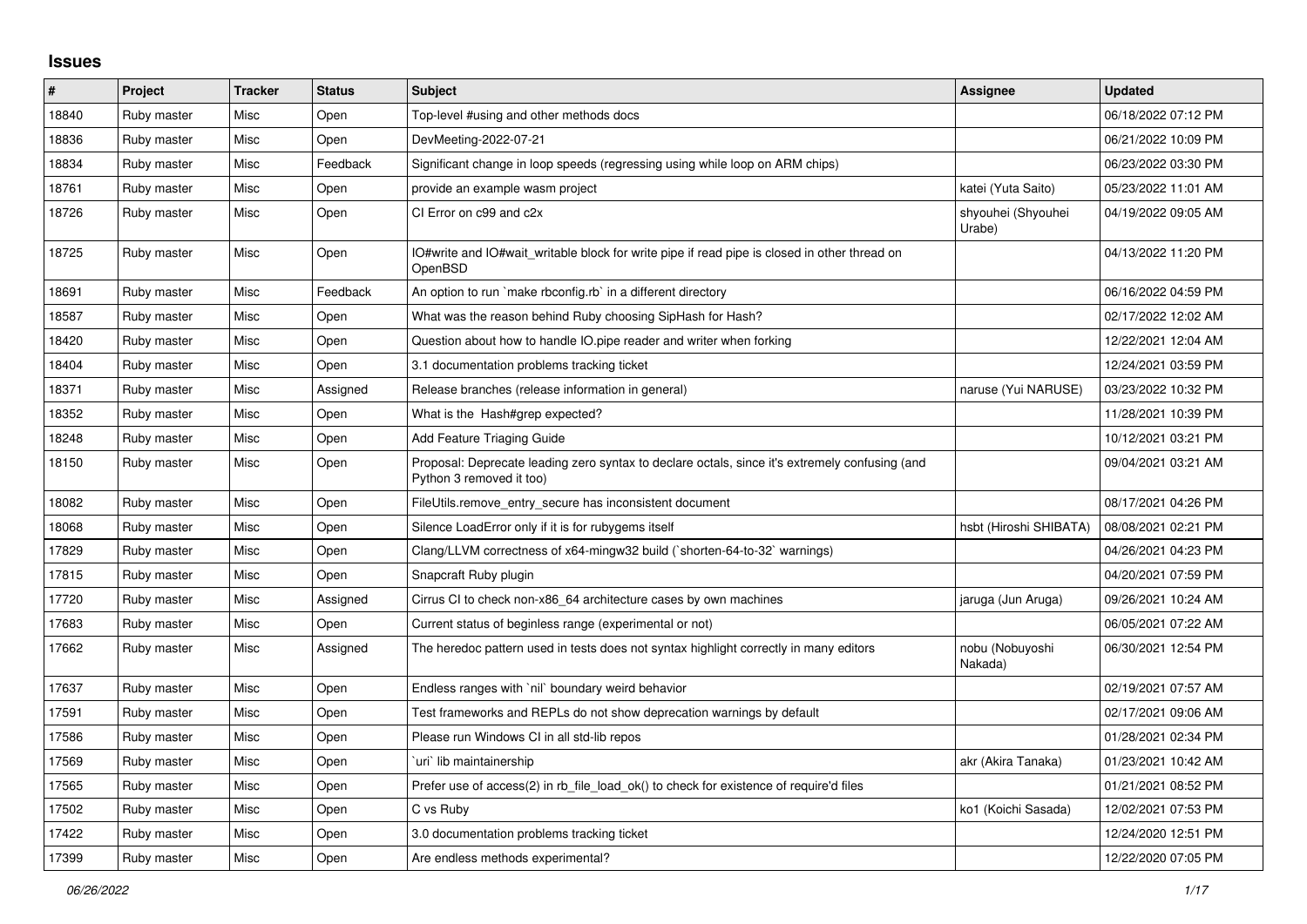| $\pmb{\#}$ | Project     | <b>Tracker</b> | <b>Status</b> | <b>Subject</b>                                                                                              | <b>Assignee</b>                | <b>Updated</b>      |
|------------|-------------|----------------|---------------|-------------------------------------------------------------------------------------------------------------|--------------------------------|---------------------|
| 17390      | Ruby master | Misc           | Open          | Class and method-level docs for Ractor                                                                      |                                | 12/13/2020 06:33 PM |
| 17376      | Ruby master | Misc           | Assigned      | Reduce number of GitHub Actions                                                                             | shyouhei (Shyouhei<br>Urabe)   | 12/10/2020 11:50 AM |
| 17309      | Ruby master | Misc           | Open          | URI escape being deprecated, yet there is no replacement                                                    |                                | 11/11/2020 12:52 AM |
| 17199      | Ruby master | Misc           | Open          | id outputed by inspect and to_s output does not allow to find actual object_id and vice-versa               |                                | 10/20/2020 09:35 PM |
| 17174      | Ruby master | Misc           | Open          | "Error relocating, symbol not found" error when compiling a native extension on Alpine with Ruby<br>$>=2.4$ |                                | 10/06/2020 11:19 AM |
| 17154      | Ruby master | Misc           | Open          | Update Pathname Documentation to Clarify Expected Behavior                                                  | akr (Akira Tanaka)             | 09/05/2020 01:18 PM |
| 17137      | Ruby master | Misc           | Open          | Cooperation on maintaining official docker ruby images                                                      |                                | 09/02/2020 05:03 PM |
| 17053      | Ruby master | Misc           | Open          | RDoc for Hash Keys                                                                                          |                                | 07/28/2020 01:21 AM |
| 16895      | Ruby master | Misc           | Open          | Request for cooperation: Try your applications/libraries with master branch and debug options               |                                | 05/15/2020 11:51 PM |
| 16805      | Ruby master | Misc           | Assigned      | Coroutine's license is unclear                                                                              | ReiOdaira (Rei Odaira)         | 07/01/2021 10:09 PM |
| 16803      | Ruby master | Misc           | Open          | Discussion: those internal macros reside in public API headers                                              |                                | 05/14/2020 12:27 PM |
| 16750      | Ruby master | Misc           | Open          | Change typedef of VALUE for better type checking                                                            |                                | 04/03/2020 02:34 AM |
| 16747      | Ruby master | Misc           | Assigned      | Repository reorganization request                                                                           | nobu (Nobuyoshi<br>Nakada)     | 05/22/2020 01:30 PM |
| 16678      | Ruby master | Misc           | Open          | Array#values_at has unintuitive behavior when supplied a range starting with negative index                 |                                | 03/09/2020 02:06 PM |
| 16671      | Ruby master | Misc           | Open          | <b>BASERUBY</b> version policy                                                                              |                                | 03/05/2020 01:11 AM |
| 16659      | Ruby master | Misc           | Open          | Documentation on Regexp missing for absence pattern (?~pat)                                                 |                                | 02/27/2020 04:16 PM |
| 16630      | Ruby master | Misc           | Assigned      | Deprecate pub/ruby/*snapshot* and use pub/ruby/snapshot/* instead                                           | matz (Yukihiro<br>Matsumoto)   | 02/27/2020 09:52 AM |
| 16629      | Ruby master | Misc           | Open          | ruby-loco now built & saved on GitHub, both mingw & mswin builds                                            |                                | 02/12/2020 01:53 PM |
| 16512      | Ruby master | Misc           | Assigned      | Improving `www.ruby-lang.org` reference by merging with `rubyreferences.github.io`                          | zverok (Victor Shepelev)       | 02/01/2022 12:28 PM |
| 16507      | Ruby master | Misc           | Open          | $=$ vs include? or match?                                                                                   |                                | 01/12/2020 11:27 PM |
| 16487      | Ruby master | Misc           | Open          | Potential for SIMD usage in ruby-core                                                                       |                                | 01/16/2020 05:25 AM |
| 16464      | Ruby master | Misc           | Open          | Which core objects should support deconstruct/deconstruct_keys?                                             |                                | 12/30/2019 07:54 AM |
| 16436      | Ruby master | Misc           | Open          | hash missing #last method, make it not so consistent (it has #first)                                        |                                | 01/06/2021 09:47 AM |
| 16408      | Ruby master | Misc           | Open          | Ruby docs list incorrect method signatures for PTY::getpty/PTY::spawn                                       |                                | 12/12/2019 05:12 PM |
| 16396      | Ruby master | Misc           | Open          | What is the reason for this behaviour of Find.find?                                                         |                                | 12/09/2019 02:51 PM |
| 16346      | Ruby master | Misc           | Open          | Confusing macro name: RUBY_MARK_NO_PIN_UNLESS_NULL                                                          |                                | 11/13/2019 07:39 AM |
| 16267      | Ruby master | Misc           | Open          | MinGW CI - add to Actions?                                                                                  |                                | 10/21/2019 01:10 AM |
| 16235      | Ruby master | Misc           | Open          | ENV assoc spec test does not test invalid name                                                              |                                | 10/05/2019 10:53 PM |
| 16188      | Ruby master | Misc           | Open          | What are the performance implications of the new keyword arguments in 2.7 and 3.0?                          | jeremyevans0 (Jeremy<br>Evans) | 11/27/2019 04:45 PM |
| 16160      | Ruby master | Misc           | Open          | Lazy init thread local storage                                                                              |                                | 09/22/2019 01:55 AM |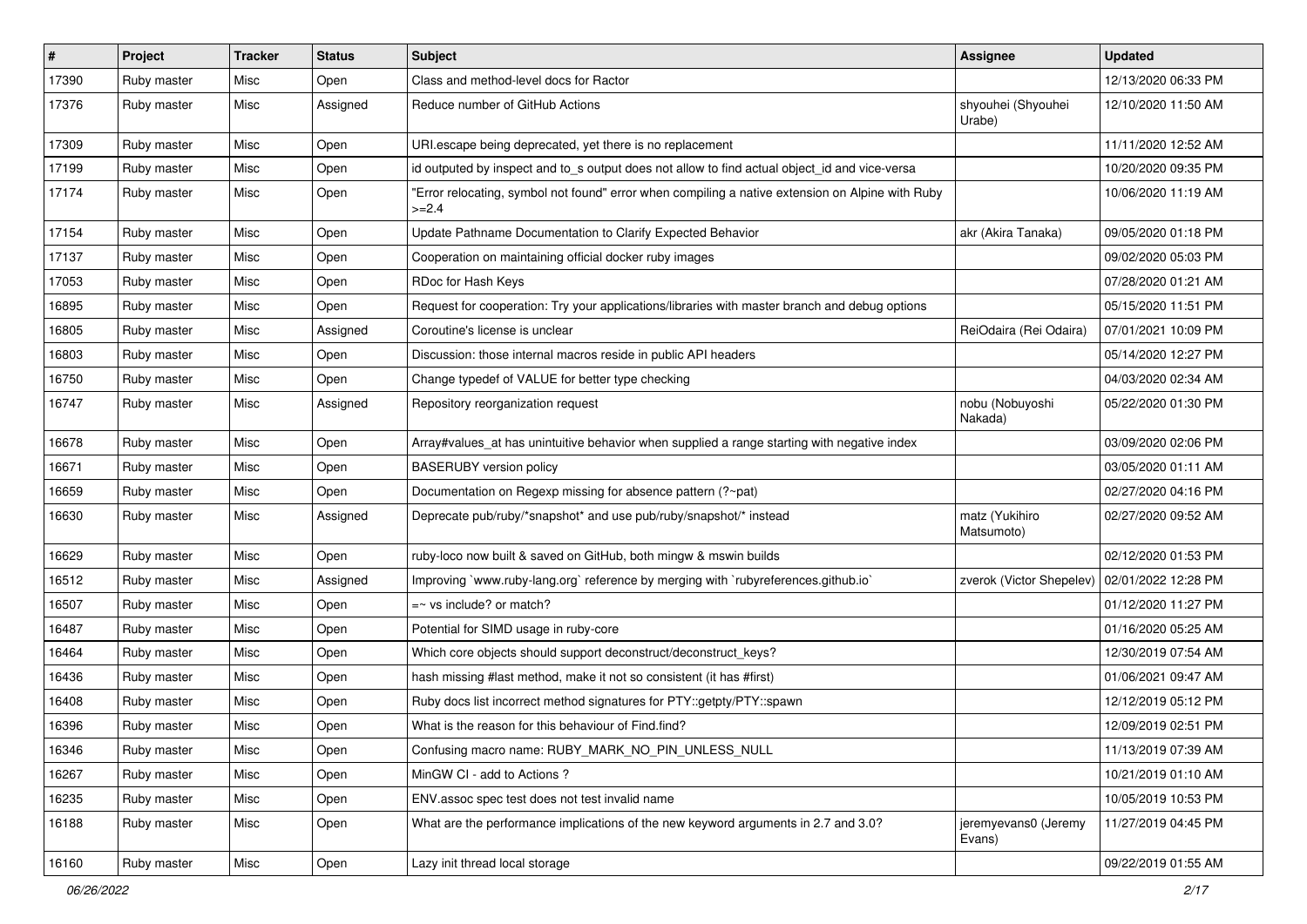| $\vert$ # | Project     | <b>Tracker</b> | <b>Status</b> | <b>Subject</b>                                                                                                                                                           | Assignee                     | <b>Updated</b>      |
|-----------|-------------|----------------|---------------|--------------------------------------------------------------------------------------------------------------------------------------------------------------------------|------------------------------|---------------------|
| 16157     | Ruby master | Misc           | Open          | What is the correct and *portable* way to do generic delegation?                                                                                                         |                              | 10/15/2019 04:28 PM |
| 16130     | Ruby master | Misc           | Open          | [Discussion / Ideas] Finding a good name for the concept of/behind guilds - primarily the NAME                                                                           |                              | 08/27/2019 04:00 PM |
| 16124     | Ruby master | Misc           | Assigned      | Let the transient heap belong to objspace                                                                                                                                | ko1 (Koichi Sasada)          | 11/18/2019 08:48 AM |
| 16114     | Ruby master | Misc           | Open          | Naming of "beginless range"                                                                                                                                              |                              | 10/08/2019 03:06 PM |
| 16025     | Ruby master | Misc           | Assigned      | 'st check for sizeof st index t' declared as array with a negative size (emscripten)                                                                                     | nobu (Nobuyoshi<br>Nakada)   | 07/30/2019 11:20 AM |
| 16013     | Ruby master | Misc           | Feedback      | Bundler                                                                                                                                                                  | hsbt (Hiroshi SHIBATA)       | 10/17/2019 05:20 PM |
| 15905     | Ruby master | Misc           | Feedback      | [Documentation] [Request for the wiki at https://bugs.ruby-lang.org/projects/ruby-trunk/wiki] -<br>Consider adding more information to statically compiled ruby variants |                              | 06/06/2019 03:07 PM |
| 15806     | Ruby master | Misc           | Assigned      | Explicitly initialise encodings on init to remove branches on encoding lookup                                                                                            | nobu (Nobuyoshi<br>Nakada)   | 08/29/2019 04:29 AM |
| 15802     | Ruby master | Misc           | Open          | Reduce the minimum string buffer size from 127 to 63 bytes                                                                                                               | ko1 (Koichi Sasada)          | 07/30/2019 04:04 AM |
| 15744     | Ruby master | Misc           | Open          | Improvement needed to documentation of 'Literals'                                                                                                                        |                              | 06/24/2019 02:27 AM |
| 15723     | Ruby master | Misc           | Feedback      | Reconsider numbered parameters                                                                                                                                           | matz (Yukihiro<br>Matsumoto) | 10/03/2019 07:16 PM |
| 15654     | Ruby master | Misc           | Open          | Documentation for Complex is wrong or misleading                                                                                                                         |                              | 03/11/2019 11:55 AM |
| 15568     | Ruby master | Misc           | Open          | TracePoint(:raise)#parameters raises RuntimeError                                                                                                                        |                              | 01/27/2019 12:02 AM |
| 15514     | Ruby master | Misc           | Open          | Add documentation for implicit array decomposition                                                                                                                       |                              | 01/10/2019 04:43 PM |
| 15510     | Ruby master | Misc           | Open          | Easter egg in Thread handle interrupt                                                                                                                                    |                              | 01/05/2019 11:53 PM |
| 15487     | Ruby master | Misc           | Assigned      | Clarify default gems maintanance policy                                                                                                                                  | hsbt (Hiroshi SHIBATA)       | 12/30/2018 08:42 PM |
| 15486     | Ruby master | Misc           | Feedback      | Default gems README.md                                                                                                                                                   | hsbt (Hiroshi SHIBATA)       | 03/11/2019 12:19 PM |
| 15431     | Ruby master | Misc           | Open          | Hashes and arrays should not require commas to seperate values when using new lines                                                                                      |                              | 12/18/2018 11:05 AM |
| 15418     | Ruby master | Misc           | Open          | Date.parse('2018')                                                                                                                                                       |                              | 12/15/2018 09:17 PM |
| 15402     | Ruby master | Misc           | Open          | Shrinking excess retained memory of container types on promotion to uncollectible                                                                                        |                              | 12/11/2018 08:43 PM |
| 15249     | Ruby master | Misc           | Open          | Documentation for attr accessor and attr reader should be corrected                                                                                                      |                              | 10/23/2018 08:09 PM |
| 15224     | Ruby master | Misc           | Open          | [DOCs] Minor inconsistency in class Array #initialize_copy -<br>https://ruby-doc.org/core-2.5.1/Array.html#method-i-initialize_copy                                      |                              | 10/13/2018 02:26 PM |
| 15202     | Ruby master | Misc           | Open          | Adding Coverity Scan to CI to see the result casually                                                                                                                    |                              | 10/25/2018 10:50 AM |
| 15136     | Ruby master | Misc           | Open          | Fix - Wparentheses warnings                                                                                                                                              |                              | 09/20/2018 09:41 AM |
| 15007     | Ruby master | Misc           | Open          | Let all Init xxx and extension APIs frequently called from init code paths be considered cold                                                                            | naruse (Yui NARUSE)          | 12/06/2018 11:05 AM |
| 14917     | Ruby master | Misc           | Assigned      | Add RDoc documents to tar ball                                                                                                                                           | aycabta (aycabta.)           | 07/21/2018 09:29 AM |
| 14825     | Ruby master | Misc           | Open          | When redefining `attr_xx` methods the visibility becomes `public`                                                                                                        |                              | 06/05/2018 05:57 AM |
| 14770     | Ruby master | Misc           | Open          | [META] DevelopersMeeting                                                                                                                                                 |                              | 05/17/2018 12:28 PM |
| 14768     | Ruby master | Misc           | Open          | Add documentation for    and &&                                                                                                                                          |                              | 05/17/2018 09:45 AM |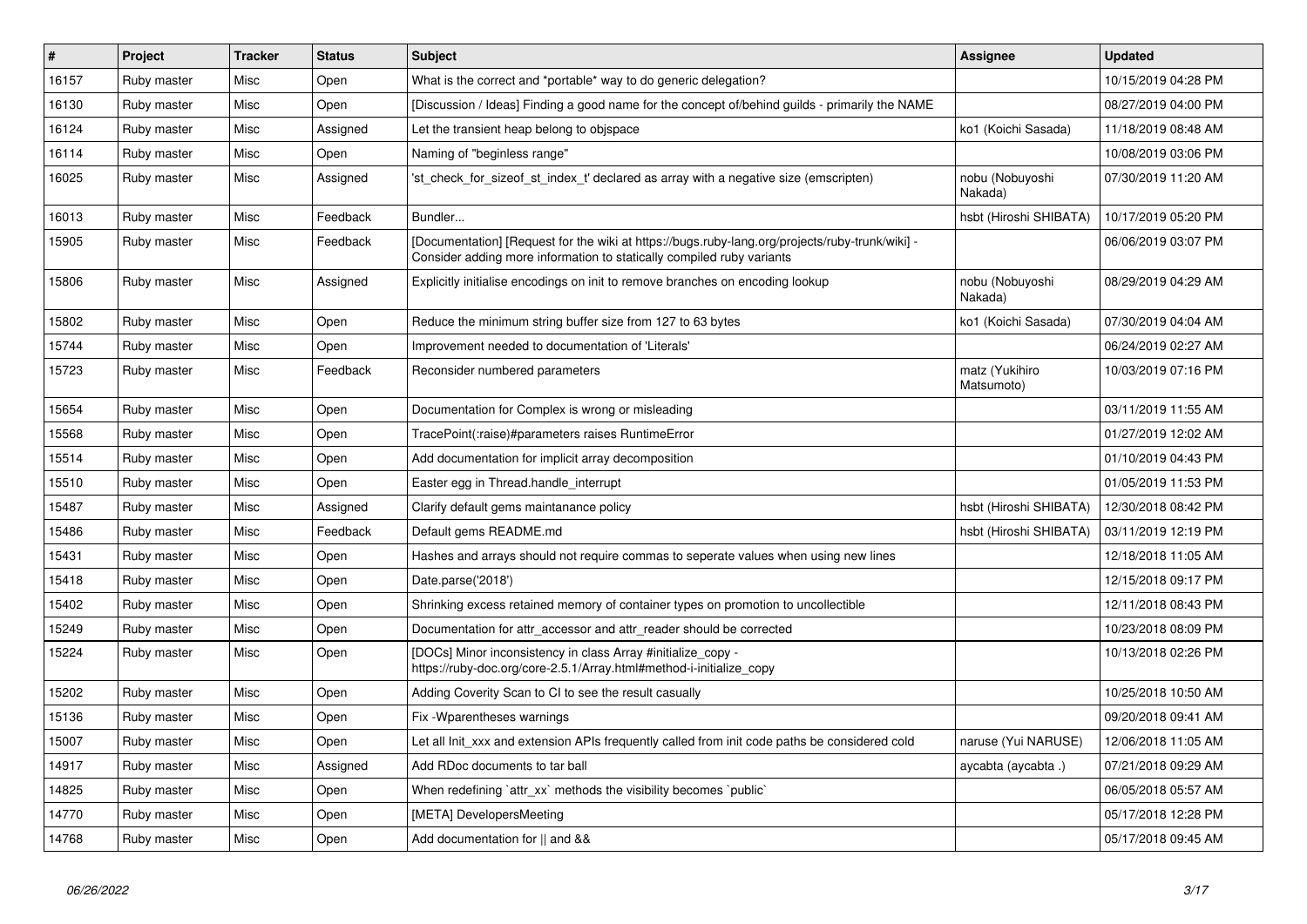| $\sharp$ | Project     | <b>Tracker</b> | <b>Status</b> | Subject                                                                                                                                               | Assignee                        | <b>Updated</b>      |
|----------|-------------|----------------|---------------|-------------------------------------------------------------------------------------------------------------------------------------------------------|---------------------------------|---------------------|
| 14760    | Ruby master | Misc           | Open          | cross-thread IO#close semantics                                                                                                                       | matz (Yukihiro<br>Matsumoto)    | 05/17/2018 08:21 AM |
| 14735    | Ruby master | Misc           | Open          | thread-safe operations in a hash could be documented                                                                                                  |                                 | 05/04/2018 01:09 PM |
| 14692    | Ruby master | Misc           | Open          | Question: Ruby stdlib's Option Parser                                                                                                                 | nobu (Nobuyoshi<br>Nakada)      | 04/22/2018 05:53 AM |
| 14673    | Ruby master | Misc           | Open          | Documentation for `Array#drop` / `drop_while` unclear in regard to modification                                                                       |                                 | 04/10/2018 09:51 AM |
| 14190    | Ruby master | Misc           | Open          | What are the semantics of \$SAFE?                                                                                                                     |                                 | 12/15/2017 10:28 PM |
| 14149    | Ruby master | Misc           | Open          | Ruby Birthday Thread - 25th years anniversary                                                                                                         |                                 | 12/02/2017 01:40 AM |
| 14037    | Ruby master | Misc           | Open          | Writing doxygen document comments to static functions                                                                                                 |                                 | 10/21/2017 07:48 AM |
| 13968    | Ruby master | Misc           | Open          | [Ruby 3.x perhaps] - A (minimal?) static variant of ruby                                                                                              |                                 | 01/14/2018 03:24 PM |
| 13804    | Ruby master | Misc           | Open          | Protected methods cannot be overridden                                                                                                                |                                 | 08/10/2017 09:41 PM |
| 13787    | Ruby master | Misc           | Open          | The path to Ruby 3.x - would it be useful to have a separate thread here at the tracker, for<br>discussions and issues and ideas related to ruby 3.x? |                                 | 08/08/2017 08:29 AM |
| 13634    | Ruby master | Misc           | Open          | NilClass is lying about respond_to?(:clone)                                                                                                           |                                 | 06/06/2017 08:27 AM |
| 13622    | Ruby master | Misc           | Assigned      | Documentation missing                                                                                                                                 | stomar (Marcus<br>Stollsteimer) | 06/03/2017 07:27 AM |
| 13497    | Ruby master | Misc           | Open          | Docs, code samples, Ripper example                                                                                                                    |                                 | 04/23/2017 04:27 AM |
| 13209    | Ruby master | Misc           | Open          | fact.rb in ruby/sample variations                                                                                                                     |                                 | 02/14/2017 12:10 AM |
| 13072    | Ruby master | Misc           | Open          | Current state of date standard library                                                                                                                |                                 | 09/02/2017 05:38 PM |
| 13057    | Ruby master | Misc           | Feedback      | BasicObject#_send_ documentation contains references to #send                                                                                         |                                 | 12/26/2016 09:49 PM |
| 12911    | Ruby master | Misc           | Assigned      | Translate docs                                                                                                                                        |                                 | 11/24/2021 04:52 AM |
| 12751    | Ruby master | Misc           | Open          | Incompatibility of Ruby 3                                                                                                                             |                                 | 09/14/2016 12:48 PM |
| 12595    | Ruby master | Misc           | Open          | Documentation                                                                                                                                         |                                 | 07/18/2016 04:39 PM |
| 12277    | Ruby master | Misc           | Open          | Coding rule: colum number                                                                                                                             |                                 | 04/13/2016 06:32 PM |
| 11783    | Ruby master | Misc           | Open          | Do you have any idea if you have a budgets?                                                                                                           |                                 | 05/16/2019 09:06 PM |
| 11570    | Ruby master | Misc           | Open          | Clarify autoload chaining behavior                                                                                                                    |                                 | 10/06/2015 04:52 PM |
| 11355    | Ruby master | Misc           | Open          | Exceptions inheriting from Timeout:: Error should behave the same way                                                                                 |                                 | 07/15/2015 04:59 PM |
| 11295    | Ruby master | Misc           | Open          | Request for comments about error messages                                                                                                             |                                 | 10/22/2015 09:12 AM |
| 10983    | Ruby master | Misc           | Open          | Why blocks make Ruby methods 439% slower?                                                                                                             |                                 | 11/10/2015 06:21 AM |
| 10791    | Ruby master | Misc           | Assigned      | [PATCH 1/1] Remove unnecessary passing value from doc for Observable                                                                                  |                                 | 08/10/2018 10:51 AM |
| 10783    | Ruby master | Misc           | Open          | String#concat has an "appending" behavior                                                                                                             |                                 | 08/08/2018 03:08 AM |
| 10766    | Ruby master | Misc           | Feedback      | Build failed generating RDoc documentation                                                                                                            |                                 | 05/17/2016 06:37 AM |
| 10628    | Ruby master | Misc           | Open          | Peformance of URI module                                                                                                                              | naruse (Yui NARUSE)             | 12/26/2014 04:08 PM |
| 10560    | Ruby master | Misc           | Assigned      | confusion between $x=x+y$ , $x+=y$ , $x$ .concat(y) and $y$ .each{ $ z $ $x<}$                                                                        | zzak (Zachary Scott)            | 01/05/2018 09:02 PM |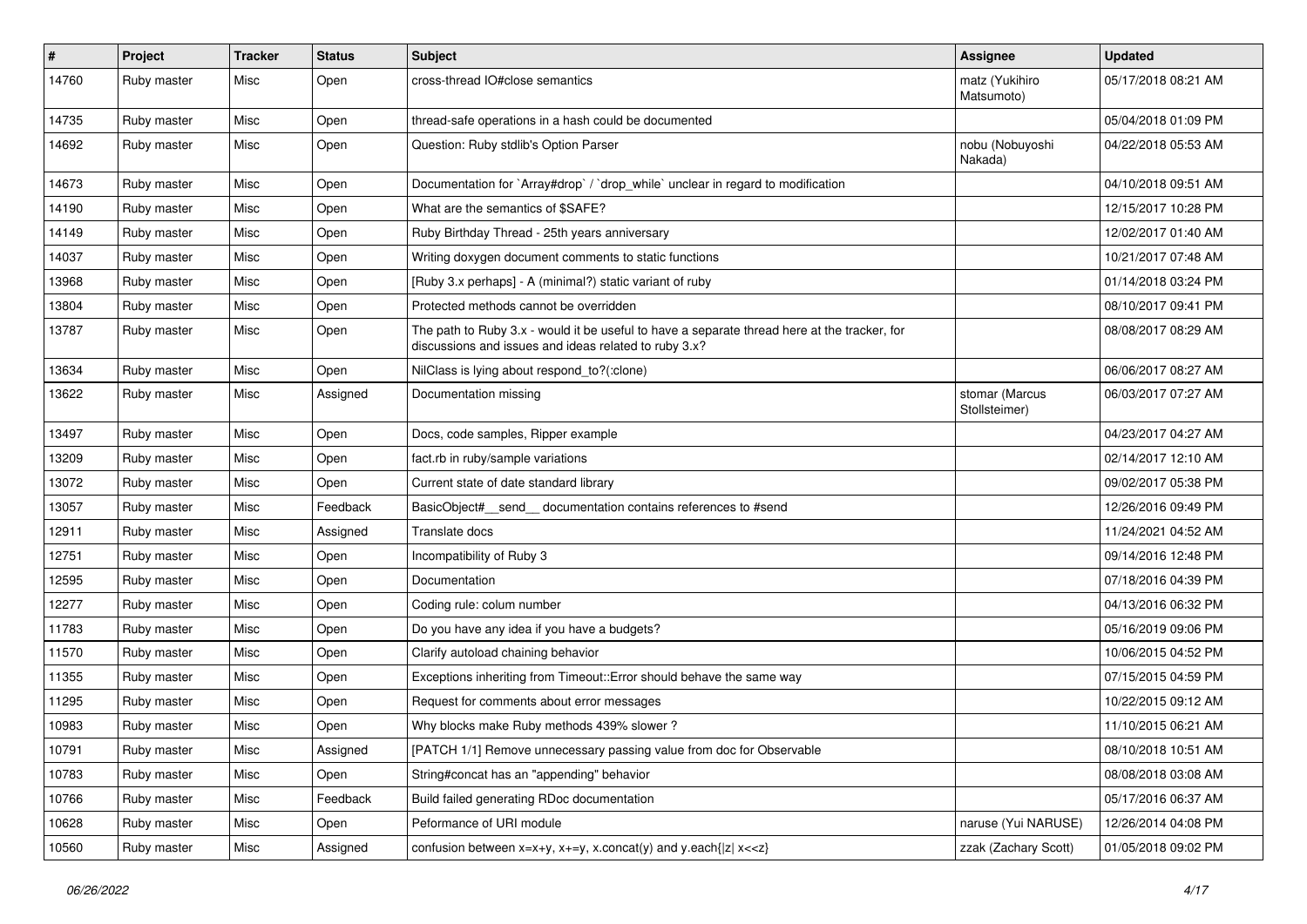| $\pmb{\#}$ | Project     | <b>Tracker</b> | <b>Status</b> | Subject                                                                                                                            | <b>Assignee</b>              | <b>Updated</b>      |
|------------|-------------|----------------|---------------|------------------------------------------------------------------------------------------------------------------------------------|------------------------------|---------------------|
| 10541      | Ruby master | Misc           | Open          | Remove shorthand string interpolation syntax                                                                                       | matz (Yukihiro<br>Matsumoto) | 10/08/2015 05:44 PM |
| 10513      | Ruby master | Misc           | Open          | instance_eval yields the receiver, but is documented to yield no arguments                                                         | zzak (Zachary Scott)         | 11/14/2014 10:29 PM |
| 10424      | Ruby master | Misc           | Open          | Error message when sorting NaN                                                                                                     |                              | 10/25/2014 02:13 PM |
| 10312      | Ruby master | Misc           | Open          | Give people more control over how the ruby parser sees code and lexical code elements<br>(valid/invalid - toggle options) + macros |                              | 01/20/2016 05:14 PM |
| 9832       | Ruby master | Misc           | Open          | better concurrency in threads                                                                                                      |                              | 05/12/2014 12:33 PM |
| 9724       | Ruby master | Misc           | Open          | Warnings in Ruby: allow per-file directives to i.e. suppress warnings                                                              |                              | 04/10/2014 06:21 PM |
| 9516       | Ruby master | Misc           | Open          | Consolidate all deprecation messages to one or more helper methods                                                                 |                              | 02/13/2014 05:11 PM |
| 9136       | Ruby master | Misc           | Assigned      | Deprecated Enumerator.new(object, method) bad for BasicObject                                                                      | zzak (Zachary Scott)         | 11/23/2013 03:58 AM |
| 18841      | Ruby master | Feature        | Open          | Proposal: autoload relative                                                                                                        |                              | 06/19/2022 11:22 PM |
| 18835      | Ruby master | Feature        | Open          | Add InstructionSequence#type method                                                                                                |                              | 06/16/2022 10:30 PM |
| 18832      | Ruby master | Feature        | Open          | Do not have class/module keywords consider ancestors of Object                                                                     |                              | 06/21/2022 05:50 AM |
| 18831      | Ruby master | Feature        | Open          | Block argument to `yield`                                                                                                          |                              | 06/18/2022 03:12 AM |
| 18825      | Ruby master | Feature        | Open          | Specialized instruction for "array literal + `.hash`"                                                                              |                              | 06/14/2022 05:24 PM |
| 18822      | Ruby master | Feature        | Open          | Ruby lack a proper method to percent-encode strings for URIs (RFC 3986)                                                            |                              | 06/09/2022 02:42 PM |
| 18821      | Ruby master | Feature        | Open          | Expose Pattern Matching interfaces in core classes                                                                                 |                              | 06/09/2022 07:24 AM |
| 18815      | Ruby master | Feature        | Open          | instance_{eval,exec} vs Proc#>>                                                                                                    |                              | 06/02/2022 05:17 PM |
| 18814      | Ruby master | Feature        | Open          | Ractor: add method to query incoming message queue size                                                                            |                              | 06/02/2022 11:59 AM |
| 18812      | Ruby master | Feature        | Open          | Add ability to trace exit locations for YJIT                                                                                       |                              | 06/01/2022 02:42 PM |
| 18809      | Ruby master | Feature        | Open          | Add Numeric#ceildiv                                                                                                                |                              | 06/21/2022 06:21 PM |
| 18798      | Ruby master | Feature        | Open          | 'UnboundMethod#==' with inherited classes                                                                                          |                              | 05/25/2022 12:32 AM |
| 18776      | Ruby master | Feature        | Open          | <b>Object Shapes</b>                                                                                                               |                              | 05/13/2022 01:11 AM |
| 18774      | Ruby master | Feature        | Open          | Add Queue#pop(timeout:)                                                                                                            |                              | 05/20/2022 12:27 AM |
| 18773      | Ruby master | Feature        | Assigned      | deconstruct to receive a range                                                                                                     | ktsj (Kazuki Tsujimoto)      | 06/24/2022 07:21 AM |
| 18762      | Ruby master | Feature        | Open          | Add an Array#undigits that compliments Integer#digits                                                                              |                              | 05/03/2022 08:08 PM |
| 18757      | Ruby master | Feature        | Open          | Introduce %R percent literal for anchored regular expression patterns                                                              |                              | 04/27/2022 05:30 PM |
| 18736      | Ruby master | Feature        | Open          | self-p for method chain                                                                                                            |                              | 04/15/2022 11:09 AM |
| 18690      | Ruby master | Feature        | Open          | Allow `Kernel#then` to take arguments                                                                                              |                              | 05/10/2022 06:16 PM |
| 18685      | Ruby master | Feature        | Open          | Enumerator.product: Cartesian product of enumerables                                                                               |                              | 04/26/2022 07:02 AM |
| 18683      | Ruby master | Feature        | Open          | Allow to create hashes with a specific capacity.                                                                                   |                              | 04/22/2022 02:34 PM |
| 18675      | Ruby master | Feature        | Open          | Add new exception class for resolv timeouts                                                                                        |                              | 04/01/2022 11:22 PM |
| 18668      | Ruby master | Feature        | Open          | Merge `io-nonblock` gems into core                                                                                                 |                              | 04/21/2022 10:02 AM |
| 18659      | Ruby master | Feature        | Open          | Create a Binding at the time of an exception and make it available to Rescue                                                       |                              | 03/25/2022 10:55 AM |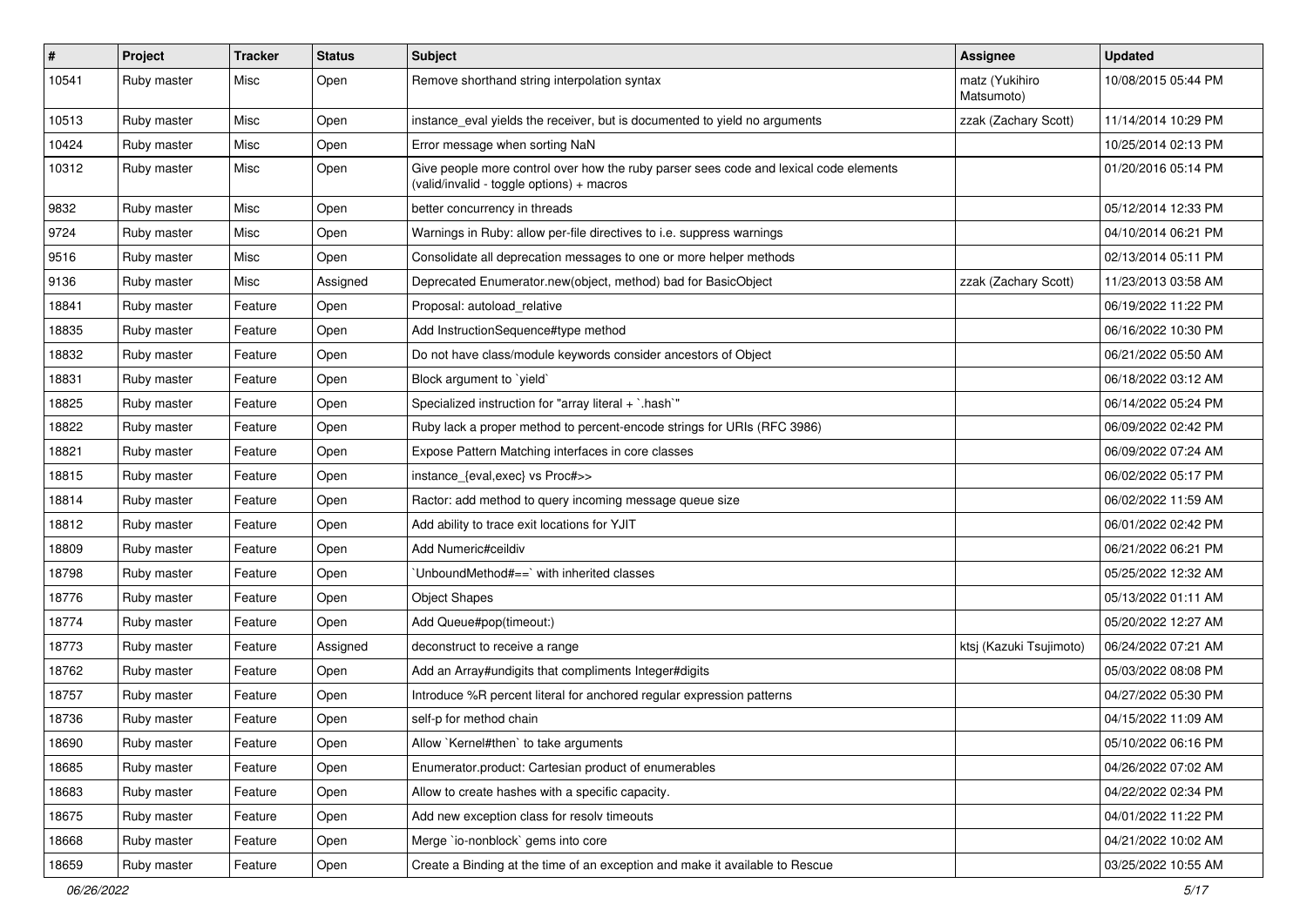| $\vert$ # | <b>Project</b> | <b>Tracker</b> | <b>Status</b> | <b>Subject</b>                                                                            | Assignee               | <b>Updated</b>      |
|-----------|----------------|----------------|---------------|-------------------------------------------------------------------------------------------|------------------------|---------------------|
| 18654     | Ruby master    | Feature        | Open          | Enhancements to prettyprint                                                               | akr (Akira Tanaka)     | 05/12/2022 01:44 PM |
| 18648     | Ruby master    | Feature        | Feedback      | ruby2_keywords and  name arguments with impossible names                                  |                        | 03/18/2022 06:25 PM |
| 18647     | Ruby master    | Feature        | Open          | Non-recursive option for iseq-targeted Tracepoints in ruby 2.6+                           |                        | 03/18/2022 09:41 AM |
| 18644     | Ruby master    | Feature        | Open          | Coerce anything callable to a Proc                                                        |                        | 06/18/2022 05:28 PM |
| 18642     | Ruby master    | Feature        | Open          | Named ripper fields                                                                       |                        | 05/12/2022 01:37 PM |
| 18640     | Ruby master    | Feature        | Open          | default empty string argument for `String#sub` and `String#sub!`, e.g. `"hello".sub("I")` |                        | 03/19/2022 02:33 AM |
| 18639     | Ruby master    | Feature        | Open          | Update Unicode data to Unicode Version 15.0.0                                             | duerst (Martin Dürst)  | 03/22/2022 07:38 PM |
| 18630     | Ruby master    | Feature        | Open          | Introduce general `IO#timeout` and `IO#timeout=`for all (non-)blocking operations.        |                        | 04/21/2022 09:36 AM |
| 18617     | Ruby master    | Feature        | Open          | Allow multiples keys in Hash#[] acting like Hash#dig                                      |                        | 03/10/2022 01:36 PM |
| 18603     | Ruby master    | Feature        | Open          | Allow syntax like obj.method(arg)=value                                                   |                        | 02/27/2022 05:04 PM |
| 18597     | Ruby master    | Feature        | Open          | Strings need a named method like `dup` that doesn't duplicate if receiver is mutable      |                        | 02/26/2022 11:56 PM |
| 18594     | Ruby master    | Feature        | Open          | Add a #to h method on URI:: Generic                                                       |                        | 03/31/2022 01:18 PM |
| 18593     | Ruby master    | Feature        | Open          | Add back URI.escape                                                                       |                        | 02/18/2022 07:45 PM |
| 18583     | Ruby master    | Feature        | Open          | Pattern-matching: API for custom unpacking strategies?                                    |                        | 03/17/2022 01:10 PM |
| 18576     | Ruby master    | Feature        | Open          | Rename `ASCII-8BIT` encoding to `BINARY`                                                  |                        | 03/17/2022 03:06 PM |
| 18573     | Ruby master    | Feature        | Open          | Object#pack1                                                                              |                        | 02/08/2022 08:51 AM |
| 18571     | Ruby master    | Feature        | Assigned      | Removed the bundled sources from release package after Ruby 3.2                           | hsbt (Hiroshi SHIBATA) | 03/28/2022 06:23 AM |
| 18568     | Ruby master    | Feature        | Open          | Explore lazy RubyGems boot to reduce need for --disable-gems                              |                        | 02/17/2022 07:15 AM |
| 18564     | Ruby master    | Feature        | Open          | Add Exception#detailed message                                                            | mame (Yusuke Endoh)    | 02/01/2022 08:06 PM |
| 18559     | Ruby master    | Feature        | Open          | Allocation tracing: Objects created by the parser are attributed to Kernel.require        |                        | 01/31/2022 12:14 PM |
| 18554     | Ruby master    | Feature        | Open          | Move unicode_normalize to a default gem                                                   |                        | 01/31/2022 05:51 PM |
| 18551     | Ruby master    | Feature        | Open          | Make Range#reverse_each to raise an exception if endless                                  |                        | 01/28/2022 11:13 PM |
| 18515     | Ruby master    | Feature        | Open          | Add Range#reverse_each implementation for performance                                     |                        | 01/31/2022 02:23 AM |
| 18498     | Ruby master    | Feature        | Open          | Introduce a public WeakKeysMap that compares by equality                                  |                        | 02/20/2022 04:06 PM |
| 18494     | Ruby master    | Feature        | Open          | [RFC] ENV["RUBY_GC_"]= changes GC parameters dynamically                                  |                        | 01/17/2022 11:15 PM |
| 18478     | Ruby master    | Feature        | Open          | Module#constant_pairs                                                                     |                        | 01/11/2022 07:55 PM |
| 18477     | Ruby master    | Feature        | Open          | Float#sqrt and Integer#sqrt                                                               |                        | 01/11/2022 07:34 PM |
| 18463     | Ruby master    | Feature        | Open          | Random number generation with xoshiro                                                     |                        | 02/13/2022 09:12 AM |
| 18462     | Ruby master    | Feature        | Open          | Proposal to merge WASI based WebAssembly support                                          |                        | 03/24/2022 03:05 AM |
| 18459     | Ruby master    | Feature        | Assigned      | IRB autocomplete dropdown colour options                                                  | aycabta (aycabta.)     | 01/05/2022 02:15 AM |
| 18450     | Ruby master    | Feature        | Assigned      | Force break in prettyprint                                                                | akr (Akira Tanaka)     | 12/29/2021 02:02 PM |
| 18440     | Ruby master    | Feature        | Open          | YJIT is enabled if any YJIT tuning options are set                                        |                        | 12/30/2021 08:17 PM |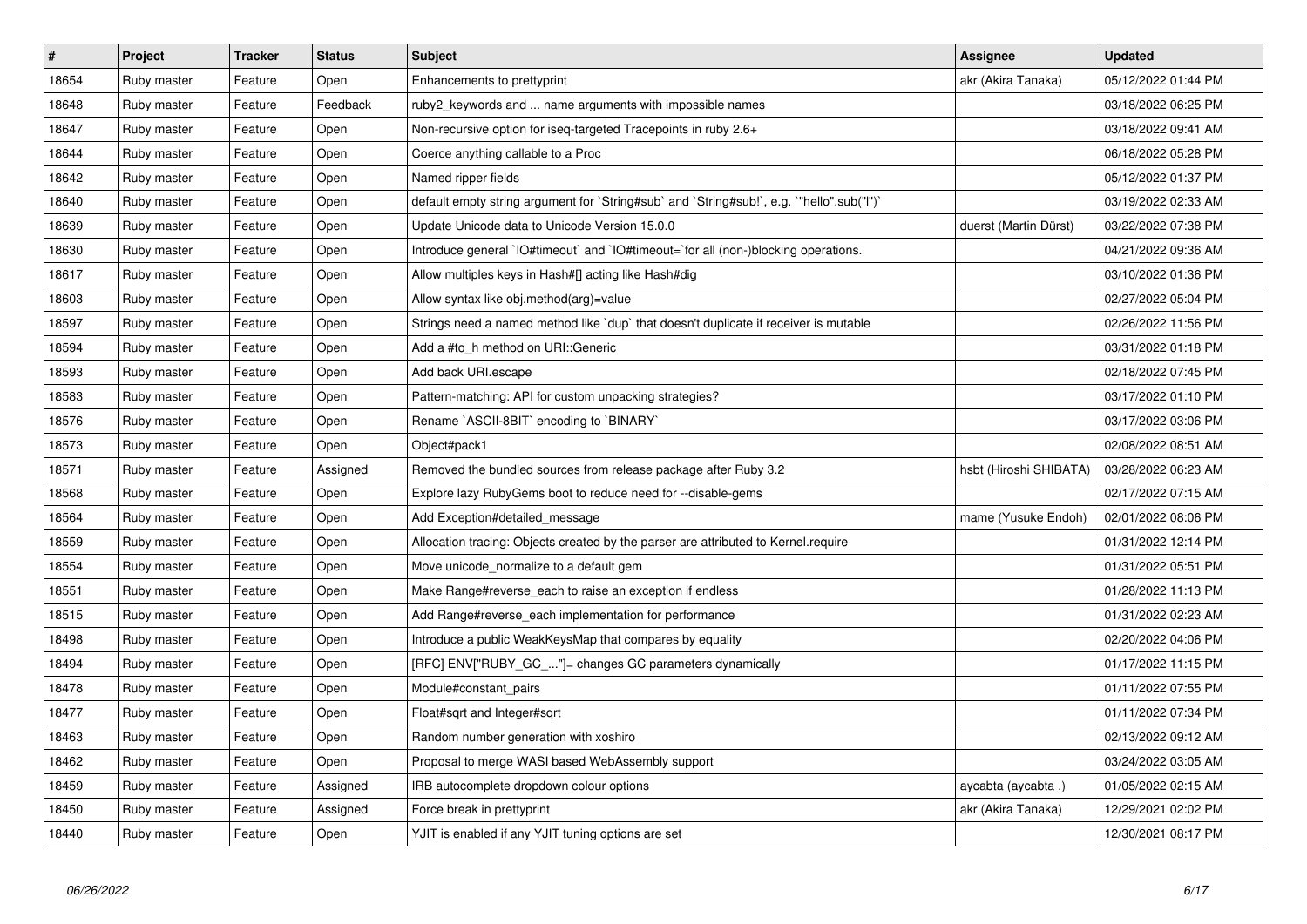| $\vert$ # | Project     | <b>Tracker</b> | <b>Status</b> | Subject                                                                                                                                                               | Assignee                                | <b>Updated</b>      |
|-----------|-------------|----------------|---------------|-----------------------------------------------------------------------------------------------------------------------------------------------------------------------|-----------------------------------------|---------------------|
| 18439     | Ruby master | Feature        | Open          | Support YJIT for VC++                                                                                                                                                 | maximecb (Maxime<br>Chevalier-Boisvert) | 01/10/2022 11:29 PM |
| 18438     | Ruby master | Feature        | Open          | Add `Exception#additional_message` to show additional error information                                                                                               |                                         | 02/07/2022 02:55 AM |
| 18423     | Ruby master | Feature        | Open          | Installing stable versions like 3.0.3 from source generates fatal error by make                                                                                       |                                         | 12/23/2021 11:44 PM |
| 18418     | Ruby master | Feature        | Open          | Add Net::HTTP#security_level=                                                                                                                                         |                                         | 12/19/2021 11:58 AM |
| 18411     | Ruby master | Feature        | Open          | Introduce `Fiber.blocking` for disabling scheduler.                                                                                                                   |                                         | 12/23/2021 05:10 PM |
| 18410     | Ruby master | Feature        | Open          | Proposal to make inspect include underscores on numerics                                                                                                              |                                         | 12/16/2021 09:07 AM |
| 18408     | Ruby master | Feature        | Assigned      | Allow pattern match to set instance variables                                                                                                                         | ktsj (Kazuki Tsujimoto)                 | 01/26/2022 07:07 PM |
| 18402     | Ruby master | Feature        | Open          | Argument Labels                                                                                                                                                       |                                         | 01/31/2022 06:14 PM |
| 18401     | Ruby master | Feature        | Open          | Rework `require_relative` to add the "current path" on `\$LOAD_PATH`                                                                                                  |                                         | 12/09/2021 05:41 PM |
| 18395     | Ruby master | Feature        | Open          | Introduce Array#subtract! for performance                                                                                                                             |                                         | 12/08/2021 04:42 PM |
| 18384     | Ruby master | Feature        | Open          | Pattern Match Object                                                                                                                                                  |                                         | 05/07/2022 06:01 PM |
| 18376     | Ruby master | Feature        | Open          | Version comparison API                                                                                                                                                |                                         | 12/30/2021 10:33 AM |
| 18369     | Ruby master | Feature        | Open          | users.detect(:name, "Dorian") as shorthand for users.detect {  user  user.name == "Dorian" }                                                                          |                                         | 12/03/2021 02:23 PM |
| 18368     | Ruby master | Feature        | Open          | Range#step semantics for non-Numeric ranges                                                                                                                           |                                         | 02/02/2022 03:42 PM |
| 18360     | Ruby master | Feature        | Open          | <b>PrettyPrint enhancements</b>                                                                                                                                       |                                         | 11/24/2021 12:15 AM |
| 18357     | Ruby master | Feature        | Open          | Proposal: stop raising when block passed to IO#each * closes the IO                                                                                                   |                                         | 11/22/2021 09:03 PM |
| 18336     | Ruby master | Feature        | Feedback      | How to deal with Trojan Source vulnerability                                                                                                                          |                                         | 11/23/2021 08:39 PM |
| 18334     | Ruby master | Feature        | Open          | ENV#to_h returns a new Hash object but Hash#to_h does not, which can cause inconsistencies                                                                            |                                         | 11/17/2021 05:46 PM |
| 18332     | Ruby master | Feature        | Open          | a ? b                                                                                                                                                                 |                                         | 12/29/2021 04:38 AM |
| 18331     | Ruby master | Feature        | Open          | Kernel.#Time                                                                                                                                                          |                                         | 11/13/2021 12:41 PM |
| 18296     | Ruby master | Feature        | Open          | Custom exception formatting should override `Exception#full_message`.                                                                                                 |                                         | 12/15/2021 08:49 PM |
| 18291     | Ruby master | Feature        | Open          | When use $=\sim$ with named group, if regex is on the right side, variable not defined.                                                                               |                                         | 11/06/2021 12:36 PM |
| 18285     | Ruby master | Feature        | Open          | NoMethodError#message uses a lot of CPU/is really expensive to call                                                                                                   |                                         | 01/30/2022 12:45 PM |
| 18280     | Ruby master | Feature        | Feedback      | Allow rb_utf8_str_new_cstr(NULL)                                                                                                                                      |                                         | 11/11/2021 10:28 AM |
| 18275     | Ruby master | Feature        | Open          | Add an option to define method to not capture the surrounding environment                                                                                             | ko1 (Koichi Sasada)                     | 12/03/2021 02:34 PM |
| 18265     | Ruby master | Feature        | Open          | Self-contained one-binary feature which discuss on ruby kaigi 2021 day 2, <b>I</b> Ruby Committers vs<br>the World / CRuby Committers                                 |                                         | 10/24/2021 04:11 PM |
| 18262     | Ruby master | Feature        | Open          | Enumerator::Lazy#partition                                                                                                                                            |                                         | 11/20/2021 10:17 AM |
| 18259     | Ruby master | Feature        | Open          | Support quarter spec %q in Time#strftime                                                                                                                              |                                         | 10/21/2021 12:15 PM |
| 18256     | Ruby master | Feature        | Open          | Change the canonical name of Thread::Mutex, Thread::Queue, Thread::SizedQueue and<br>Thread::ConditionVariable to just Mutex, Queue, SizedQueue and ConditionVariable |                                         | 10/20/2021 10:59 PM |
| 18242     | Ruby master | Feature        | Open          | Parser makes multiple assignment sad in confusing way                                                                                                                 |                                         | 10/09/2021 07:58 AM |
| 18228     | Ruby master | Feature        | Open          | Add a 'timeout' option to 'IO.copy_stream'                                                                                                                            |                                         | 10/01/2021 05:10 AM |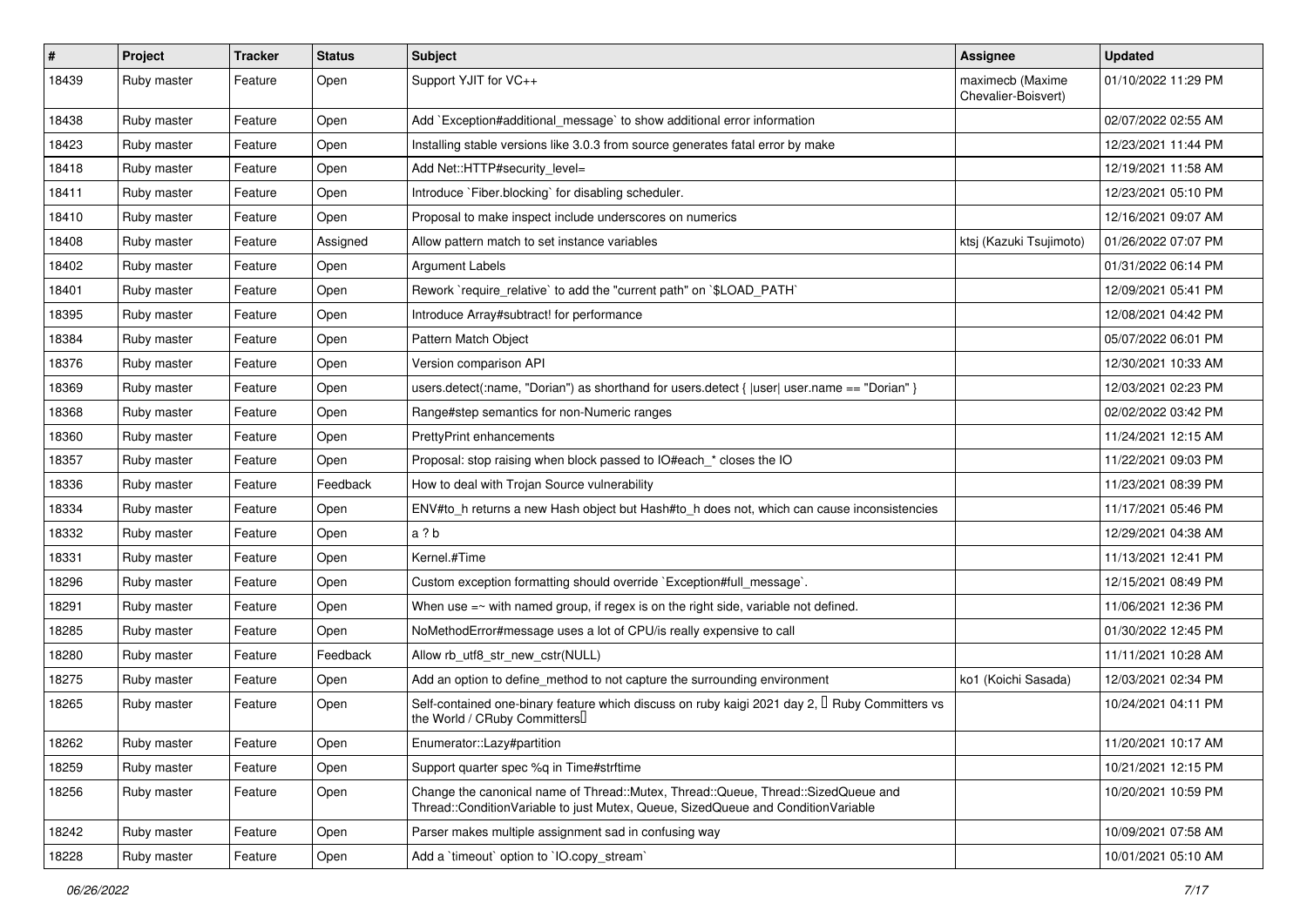| $\pmb{\#}$ | Project     | <b>Tracker</b> | <b>Status</b> | Subject                                                                                                                                     | <b>Assignee</b>               | <b>Updated</b>      |
|------------|-------------|----------------|---------------|---------------------------------------------------------------------------------------------------------------------------------------------|-------------------------------|---------------------|
| 18227      | Ruby master | Feature        | Open          | Static class initialization.                                                                                                                | ioquatix (Samuel<br>Williams) | 09/29/2021 09:21 PM |
| 18194      | Ruby master | Feature        | Open          | No easy way to format exception messages per thread/fiber scheduler context.                                                                | mame (Yusuke Endoh)           | 09/29/2021 10:10 AM |
| 18181      | Ruby master | Feature        | Open          | Introduce Enumerable#min_with_value, max_with_value, and minmax_with_value                                                                  |                               | 01/25/2022 07:33 AM |
| 18179      | Ruby master | Feature        | Open          | Add Math methods to Numeric                                                                                                                 |                               | 03/24/2022 02:54 PM |
| 18168      | Ruby master | Feature        | Open          | Add ActiveSupport deep_transform_values to Ruby                                                                                             |                               | 09/15/2021 05:29 AM |
| 18162      | Ruby master | Feature        | Open          | Shorthand method Proc#isolate to create isolated proc objects                                                                               |                               | 09/13/2021 02:33 AM |
| 18159      | Ruby master | Feature        | Open          | Integrate functionality of dead_end gem into Ruby                                                                                           | matz (Yukihiro<br>Matsumoto)  | 06/17/2022 02:06 PM |
| 18151      | Ruby master | Feature        | Open          | Incorrect Resolv result when DNS server is unreachable                                                                                      |                               | 09/18/2021 12:22 AM |
| 18146      | Ruby master | Feature        | Open          | Add `delete_prefix` and `delete_suffix` to `Pathname`                                                                                       |                               | 09/03/2021 04:59 AM |
| 18137      | Ruby master | Feature        | Open          | A new method to check Proc is isolated or not                                                                                               |                               | 10/27/2021 07:30 AM |
| 18136      | Ruby master | Feature        | Open          | take_while_after                                                                                                                            |                               | 01/28/2022 06:23 AM |
| 18135      | Ruby master | Feature        | Open          | Introduce Enumerable#detect_only                                                                                                            |                               | 09/02/2021 05:44 PM |
| 18127      | Ruby master | Feature        | Open          | Ractor-local version of Singleton                                                                                                           |                               | 11/09/2021 02:45 PM |
| 18083      | Ruby master | Feature        | Open          | Capture error in ensure block.                                                                                                              |                               | 10/21/2021 01:00 PM |
| 18070      | Ruby master | Feature        | Open          | `attr` should be removed                                                                                                                    |                               | 08/09/2021 05:51 PM |
| 18069      | Ruby master | Feature        | Open          | instance_exec` is just ignored when the block is originally a method                                                                        |                               | 08/10/2021 05:33 AM |
| 18063      | Ruby master | Feature        | Open          | io uring implementation                                                                                                                     |                               | 08/05/2021 10:02 AM |
| 18057      | Ruby master | Feature        | Open          | Introduce Array#mean                                                                                                                        |                               | 08/02/2021 02:16 PM |
| 18055      | Ruby master | Feature        | Open          | Introduce                                                                                                                                   |                               | 07/30/2021 09:30 AM |
| 18047      | Ruby master | Feature        | Feedback      | TracePoint: Add event type for constant access                                                                                              |                               | 12/02/2021 08:35 PM |
| 18042      | Ruby master | Feature        | Feedback      | YARV code optimization                                                                                                                      |                               | 07/27/2021 09:11 PM |
| 18035      | Ruby master | Feature        | Open          | Introduce general model/semantic for immutable by default.                                                                                  |                               | 11/09/2021 04:47 PM |
| 18033      | Ruby master | Feature        | Open          | Time.new to parse a string                                                                                                                  |                               | 12/07/2021 02:15 PM |
| 18005      | Ruby master | Feature        | Open          | Enable non-blocking `binding.irb`.                                                                                                          |                               | 06/24/2021 07:20 PM |
| 18004      | Ruby master | Feature        | Open          | Add Async to the stdlib                                                                                                                     |                               | 11/26/2021 06:01 AM |
| 17994      | Ruby master | Feature        | Open          | Clarify 'IO.read' behavior and add 'File.read' method                                                                                       |                               | 07/16/2021 03:04 AM |
| 17992      | Ruby master | Feature        | Feedback      | Upstreaming the htmlentities gem into CGI#.(un)escape html                                                                                  |                               | 06/30/2021 02:26 PM |
| 17950      | Ruby master | Feature        | Open          | Unable to pattern-match against a String key                                                                                                |                               | 06/15/2021 11:42 AM |
| 17944      | Ruby master | Feature        | Open          | Remove Socket.gethostbyaddr and Socket.gethostbyname                                                                                        |                               | 06/10/2021 08:26 AM |
| 17942      | Ruby master | Feature        | Open          | Add a `initialize(public @a, private @b)` shortcut syntax for defining public/private accessors for<br>instance vars as part of constructor |                               | 12/13/2021 12:43 AM |
| 17938      | Ruby master | Feature        | Open          | Keyword alternative for boolean positional arguments                                                                                        |                               | 07/15/2021 06:46 AM |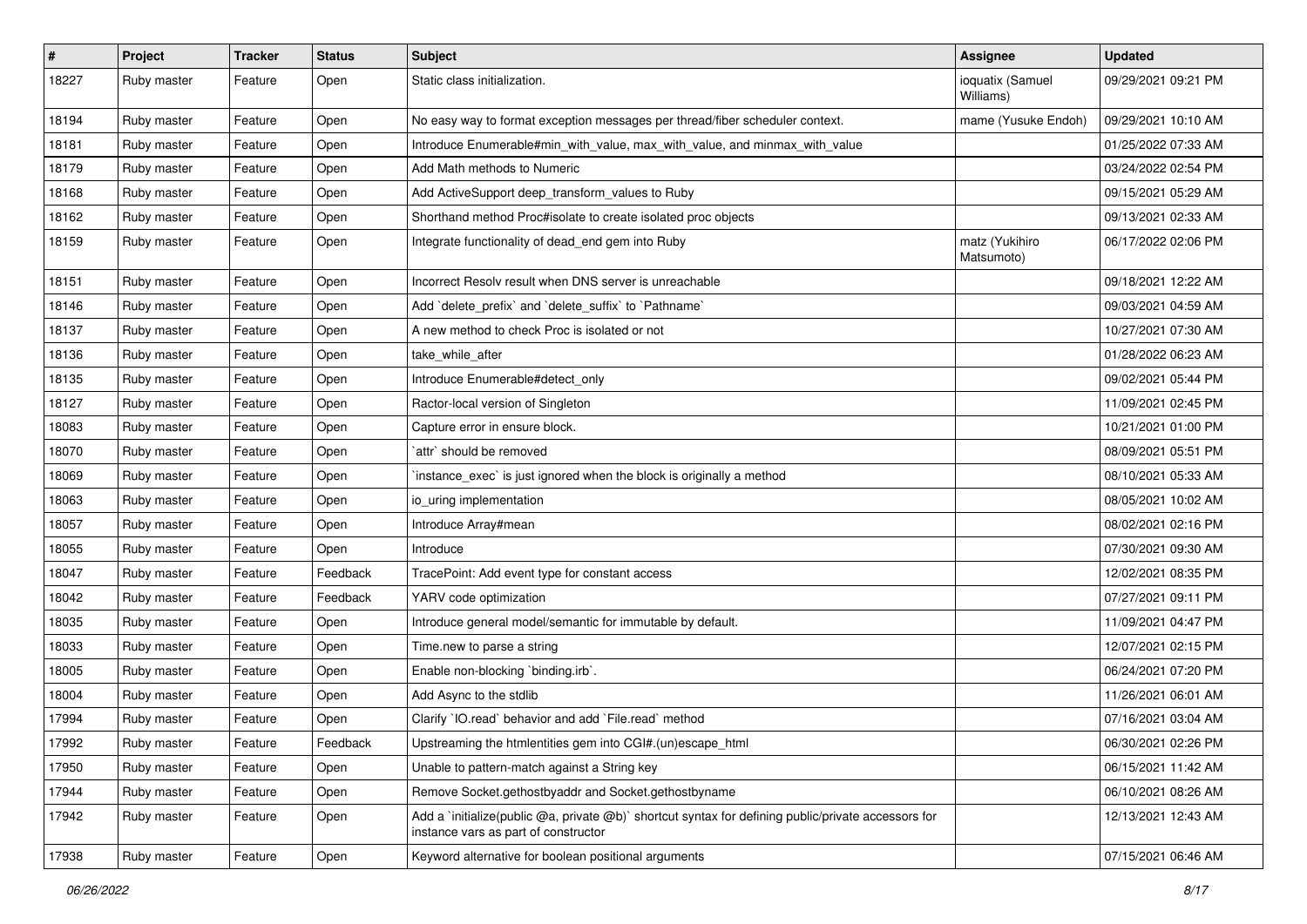| $\sharp$ | Project     | <b>Tracker</b> | <b>Status</b> | Subject                                                                                 | <b>Assignee</b>              | <b>Updated</b>      |
|----------|-------------|----------------|---------------|-----------------------------------------------------------------------------------------|------------------------------|---------------------|
| 17924    | Ruby master | Feature        | Open          | Range#infinite?                                                                         |                              | 07/08/2021 11:58 PM |
| 17884    | Ruby master | Feature        | Open          | locindex for profiling tools                                                            | ko1 (Koichi Sasada)          | 05/24/2021 04:17 PM |
| 17859    | Ruby master | Feature        | Open          | Start IRB when running just `ruby`                                                      |                              | 05/14/2021 07:54 AM |
| 17856    | Ruby master | Feature        | Open          | ary.member? is slower than ary.include?                                                 |                              | 05/11/2021 10:12 AM |
| 17851    | Ruby master | Feature        | Open          | ruby extension for memoryview                                                           |                              | 05/05/2021 03:15 PM |
| 17849    | Ruby master | Feature        | Open          | Fix Timeout timeout so that it can be used in threaded Web servers                      | matz (Yukihiro<br>Matsumoto) | 04/10/2022 06:26 AM |
| 17844    | Ruby master | Feature        | Open          | Support list of methods to test with respond to?                                        |                              | 05/06/2021 07:00 PM |
| 17834    | Ruby master | Feature        | Open          | Add a Bytes and BytesArray class that implement memoryview                              |                              | 05/06/2021 02:22 PM |
| 17833    | Ruby master | Feature        | Open          | add IO.readinto(b) where b is a bytes like object that is you can get a memoryview from |                              | 06/30/2021 02:36 PM |
| 17830    | Ruby master | Feature        | Open          | Add Integer#previous and Integer#prev                                                   | matz (Yukihiro<br>Matsumoto) | 04/27/2021 11:35 PM |
| 17825    | Ruby master | Feature        | Open          | Uniformize Float::INFINITY and Date::infinity.new                                       |                              | 05/04/2021 01:43 AM |
| 17808    | Ruby master | Feature        | Open          | Feature Request: JS like splat of Object properties as named method parameters          |                              | 04/17/2021 11:43 PM |
| 17797    | Ruby master | Feature        | Open          | MIPS support for addr2line.c                                                            |                              | 04/13/2021 03:49 AM |
| 17790    | Ruby master | Feature        | Open          | Have a way to clear a String without resetting its capacity                             |                              | 04/21/2021 11:27 PM |
| 17786    | Ruby master | Feature        | Open          | Proposal: new "ends" keyword                                                            |                              | 04/11/2021 01:40 AM |
| 17785    | Ruby master | Feature        | Open          | Allow named parameters to be keywords                                                   | matz (Yukihiro<br>Matsumoto) | 12/17/2021 06:10 PM |
| 17773    | Ruby master | Feature        | Open          | Alias `Numeric#zero?` and `Float#zero?` as `Numeric#empty?` and `Float#empty?`          |                              | 04/02/2021 03:39 PM |
| 17771    | Ruby master | Feature        | Open          | String#start_with? should not construct MatchData or set \$~                            |                              | 04/02/2021 02:49 PM |
| 17758    | Ruby master | Feature        | Open          | Provide Hash#count for performance improvement                                          |                              | 03/28/2021 06:39 PM |
| 17753    | Ruby master | Feature        | Open          | Add Module#namespace                                                                    |                              | 04/17/2021 08:04 AM |
| 17749    | Ruby master | Feature        | Open          | Const source location without name                                                      |                              | 04/17/2021 07:38 AM |
| 17743    | Ruby master | Feature        | Open          | Show argument types in backtrace                                                        |                              | 03/25/2021 06:39 PM |
| 17741    | Ruby master | Feature        | Open          | Ruby links to `objc` for convenience - this should be moved into a native ext           |                              | 03/23/2021 01:24 AM |
| 17721    | Ruby master | Feature        | Feedback      | Proc.new should be able to contruct a lambda                                            |                              | 12/03/2021 11:52 AM |
| 17718    | Ruby master | Feature        | Open          | a method paramaters object that can be pattern matched against                          |                              | 03/24/2021 01:29 PM |
| 17685    | Ruby master | Feature        | Feedback      | Marshal format for out of band buffer objects                                           |                              | 03/24/2021 07:39 AM |
| 17682    | Ruby master | Feature        | Open          | String#casecmp performance improvement                                                  |                              | 03/24/2021 02:29 PM |
| 17663    | Ruby master | Feature        | Open          | Enumerator#with, an alternative to Enumerator#with_object                               |                              | 03/02/2021 05:48 PM |
| 17660    | Ruby master | Feature        | Open          | Expose information about which basic methods have been redefined                        |                              | 03/02/2021 03:31 PM |
| 17647    | Ruby master | Feature        | Open          | Print register `r11` on 32-bit ARM Linux                                                |                              | 04/30/2021 11:22 AM |
| 17638    | Ruby master | Feature        | Assigned      | Support backtracing with the libbacktrace library                                       | naruse (Yui NARUSE)          | 03/05/2021 03:40 PM |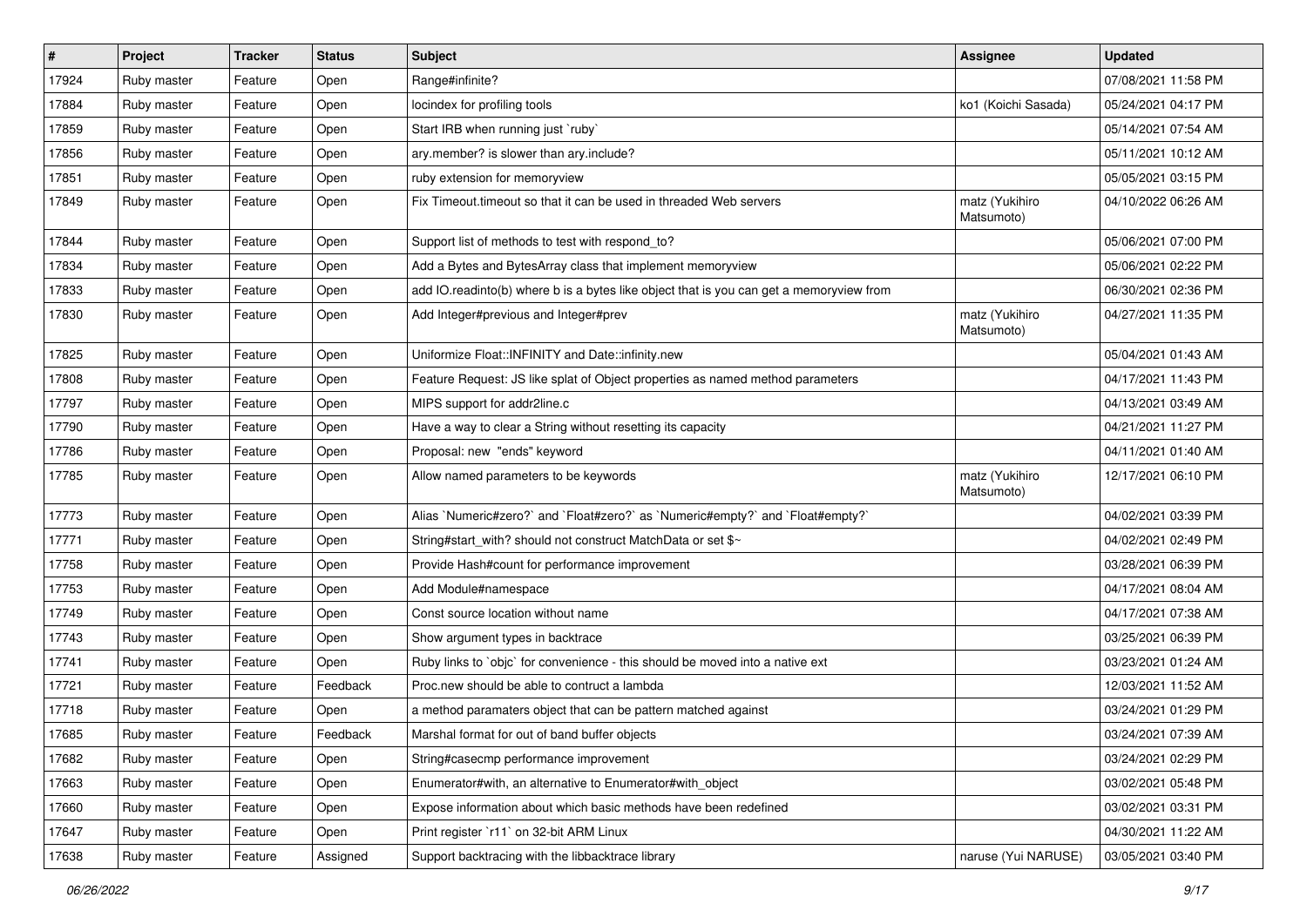| #     | Project     | <b>Tracker</b> | <b>Status</b> | <b>Subject</b>                                                                                                                                            | <b>Assignee</b>                   | <b>Updated</b>      |
|-------|-------------|----------------|---------------|-----------------------------------------------------------------------------------------------------------------------------------------------------------|-----------------------------------|---------------------|
| 17627 | Ruby master | Feature        | Open          | Suggestion: Implement `freeze_values` instance method on collection-like classes.                                                                         |                                   | 02/16/2021 07:58 PM |
| 17616 | Ruby master | Feature        | Open          | Support backtracing on Linux with non-GNU-libc + libunwind                                                                                                |                                   | 02/09/2021 01:12 PM |
| 17611 | Ruby master | Feature        | Open          | Expose `rb_execarg` interfaces and `rb_grantpt`                                                                                                           |                                   | 02/07/2021 01:52 AM |
| 17598 | Ruby master | Feature        | Feedback      | $00000000000000010$                                                                                                                                       |                                   | 02/03/2021 01:13 AM |
| 17593 | Ruby master | Feature        | Assigned      | load_iseq_eval should override the ISeq path                                                                                                              | ko1 (Koichi Sasada)               | 02/16/2021 08:27 AM |
| 17579 | Ruby master | Feature        | Open          | [Proposal] A suggestion for newline-separated shorthand notation, for the creation of Arrays<br>containing strings that may contain '' (space) characters |                                   | 01/25/2021 04:33 PM |
| 17576 | Ruby master | Feature        | Open          | Partial Functions (procs, lambdas)                                                                                                                        |                                   | 01/24/2021 07:58 PM |
| 17566 | Ruby master | Feature        | Open          | Tune thread QoS / efficiency on macOS                                                                                                                     |                                   | 01/29/2021 09:16 AM |
| 17562 | Ruby master | Feature        | Open          | Update -E option in --help                                                                                                                                |                                   | 01/19/2021 05:38 PM |
| 17550 | Ruby master | Feature        | Open          | Why no function to get all subdirectories of a directory?                                                                                                 |                                   | 01/18/2021 08:57 AM |
| 17548 | Ruby master | Feature        | Open          | Need simple way to include symlink directories in Dir.glob                                                                                                |                                   | 03/21/2022 01:35 PM |
| 17528 | Ruby master | Feature        | Open          | Make Addrinfo.getaddrinfo fall back to Timeout.timeout for :resolv_timeout                                                                                |                                   | 01/13/2021 08:50 PM |
| 17525 | Ruby master | Feature        | Open          | Implement Happy Eyeballs Version 2 (RFC8305) in Socket.tcp                                                                                                | Glass_saga (Masaki<br>Matsushita) | 06/16/2022 01:08 AM |
| 17520 | Ruby master | Feature        | Feedback      | Allow symbols starting with number, e.g. : 2_weeks                                                                                                        |                                   | 02/09/2021 10:36 PM |
| 17496 | Ruby master | Feature        | Open          | Add constant Math::TAU                                                                                                                                    |                                   | 01/13/2021 05:47 AM |
| 17474 | Ruby master | Feature        | Open          | Interpreting constants at compile time                                                                                                                    |                                   | 01/07/2021 04:40 PM |
| 17473 | Ruby master | Feature        | Open          | Make Pathname to embedded class of Ruby                                                                                                                   | akr (Akira Tanaka)                | 01/07/2022 09:25 AM |
| 17472 | Ruby master | Feature        | Open          | HashWithIndifferentAccess like Hash extension                                                                                                             |                                   | 06/16/2022 01:08 AM |
| 17471 | Ruby master | Feature        | Open          | send if method for improved conditional chaining                                                                                                          |                                   | 12/29/2020 03:23 PM |
| 17468 | Ruby master | Feature        | Open          | Deprecate RUBY_DEVEL                                                                                                                                      |                                   | 06/16/2022 01:08 AM |
| 17416 | Ruby master | Feature        | Open          | Improve performance Kernel#itself                                                                                                                         |                                   | 12/21/2020 01:14 PM |
| 17414 | Ruby master | Feature        | Open          | Ractor should allow access to shareable attributes for Modules/Classes                                                                                    | ko1 (Koichi Sasada)               | 12/21/2020 03:56 PM |
| 17406 | Ruby master | Feature        | Open          | Add `NoMatchingPatternError#depth`                                                                                                                        |                                   | 12/19/2020 03:18 PM |
| 17404 | Ruby master | Feature        | Open          | Ractor `move:` API to allow shareability check                                                                                                            | ko1 (Koichi Sasada)               | 12/18/2020 09:17 PM |
| 17393 | Ruby master | Feature        | Open          | `Ractor::Moved#inspect`                                                                                                                                   | ko1 (Koichi Sasada)               | 12/21/2020 05:47 PM |
| 17384 | Ruby master | Feature        | Feedback      | shorthand of Hash#merge                                                                                                                                   |                                   | 12/10/2020 06:14 AM |
| 17375 | Ruby master | Feature        | Open          | Add scheduler callbacks for transferring fibers                                                                                                           |                                   | 12/07/2020 11:31 PM |
| 17363 | Ruby master | Feature        | Assigned      | Timeouts                                                                                                                                                  | ko1 (Koichi Sasada)               | 05/14/2022 09:06 AM |
| 17357 | Ruby master | Feature        | Open          | Queue#pop` should have a block form for closed queues                                                                                                     |                                   | 01/12/2021 07:32 AM |
| 17356 | Ruby master | Feature        | Open          | Alignment of memory allocated through Fiddle struct's malloc                                                                                              |                                   | 12/02/2020 11:06 AM |
| 17355 | Ruby master | Feature        | Assigned      | Using same set of names in or-patterns (pattern matching with $Foo(x)   Bar(x)$ )                                                                         | ktsj (Kazuki Tsujimoto)           | 09/13/2021 09:11 AM |
| 17353 | Ruby master | Feature        | Open          | Functional chaining operator                                                                                                                              |                                   | 11/30/2020 03:29 AM |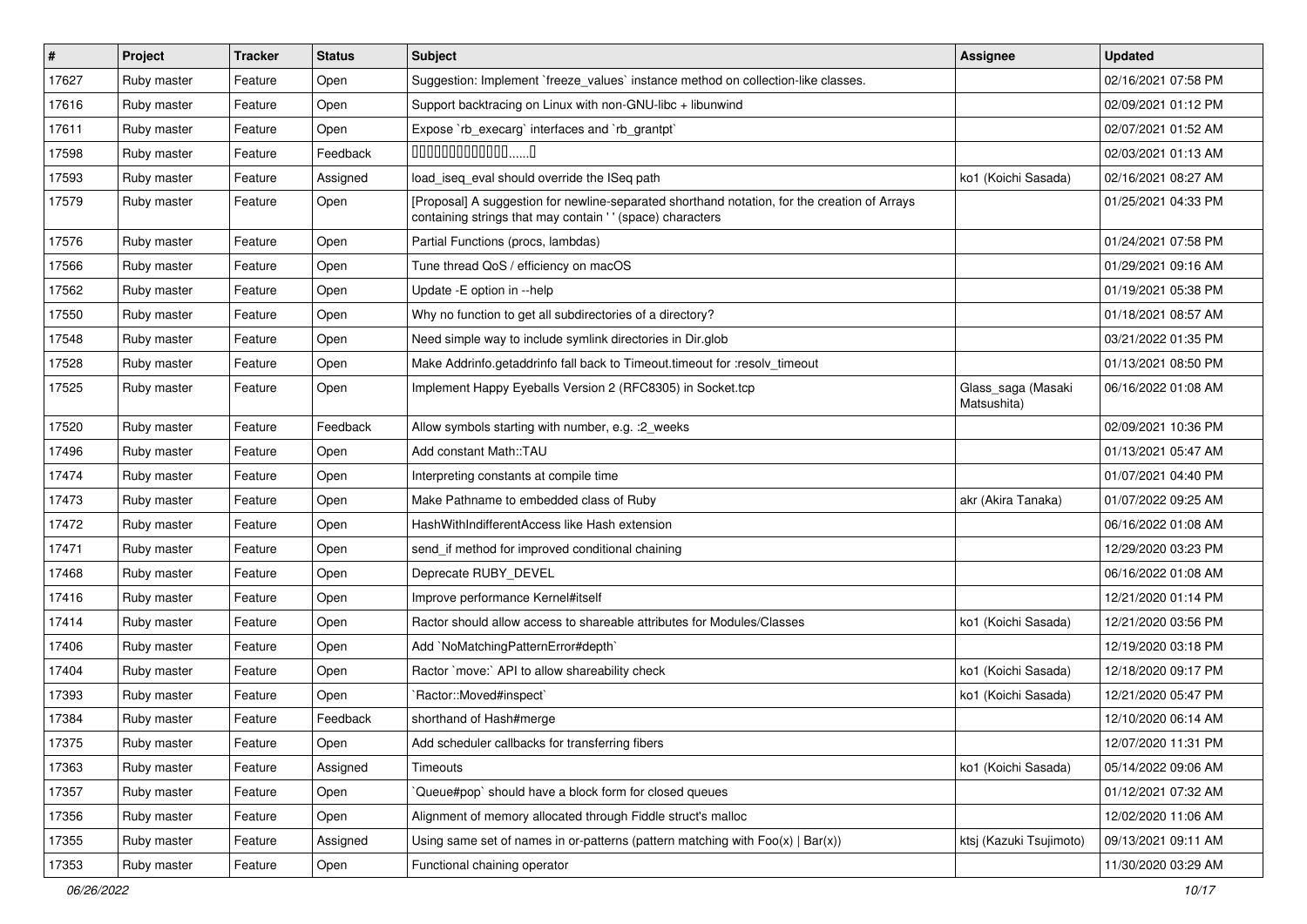| $\sharp$ | Project     | <b>Tracker</b> | <b>Status</b> | Subject                                                             | <b>Assignee</b>              | <b>Updated</b>      |
|----------|-------------|----------------|---------------|---------------------------------------------------------------------|------------------------------|---------------------|
| 17342    | Ruby master | Feature        | Feedback      | Hash#fetch_set                                                      |                              | 12/17/2020 05:28 AM |
| 17339    | Ruby master | Feature        | Assigned      | Semantic grouping with BigDecimal#to_s                              | mrkn (Kenta Murata)          | 12/20/2021 12:39 PM |
| 17333    | Ruby master | Feature        | Open          | Enumerable#many?                                                    |                              | 12/11/2020 03:38 AM |
| 17330    | Ruby master | Feature        | Open          | Object#non                                                          |                              | 01/25/2021 03:54 PM |
| 17326    | Ruby master | Feature        | Open          | Add Kernel#must! to the standard library                            |                              | 06/22/2022 04:10 PM |
| 17325    | Ruby master | Feature        | Open          | Adds Fiber#cancel, which forces a Fiber to break/return             |                              | 11/19/2020 12:34 AM |
| 17316    | Ruby master | Feature        | Open          | On memoization                                                      |                              | 05/13/2022 11:32 AM |
| 17315    | Ruby master | Feature        | Open          | Hash #transform                                                     |                              | 11/13/2020 08:38 PM |
| 17311    | Ruby master | Feature        | Open          | Improve performance Array#deconstruct & Array#to_ary                |                              | 11/08/2020 07:12 AM |
| 17298    | Ruby master | Feature        | Open          | Ractor's basket communication APIs                                  |                              | 11/13/2020 04:16 PM |
| 17297    | Ruby master | Feature        | Assigned      | Feature: Introduce Pathname.mktmpdir                                | akr (Akira Tanaka)           | 08/30/2021 06:51 AM |
| 17296    | Ruby master | Feature        | Assigned      | Feature: Pathname#chmod use FileUtils.chmod instead of File         | akr (Akira Tanaka)           | 08/30/2021 06:51 AM |
| 17295    | Ruby master | Feature        | Assigned      | Feature: Create a directory and file with Pathname#touch            | akr (Akira Tanaka)           | 09/28/2021 01:20 AM |
| 17294    | Ruby master | Feature        | Assigned      | Feature: Allow method chaining with Pathname#mkpath Pathname#rmtree | akr (Akira Tanaka)           | 08/30/2021 06:52 AM |
| 17291    | Ruby master | Feature        | Assigned      | Optimize __send__ call                                              | matz (Yukihiro<br>Matsumoto) | 01/12/2021 05:47 AM |
| 17290    | Ruby master | Feature        | Open          | Syntax sugar for boolean keyword argument                           |                              | 10/29/2020 04:51 AM |
| 17288    | Ruby master | Feature        | Open          | Optimize _send_ call with a literal method name                     | matz (Yukihiro<br>Matsumoto) | 10/30/2020 12:17 AM |
| 17286    | Ruby master | Feature        | Open          | 'Ractor.new' should accept 'move: true'                             |                              | 11/08/2020 03:01 AM |
| 17285    | Ruby master | Feature        | Open          | Less strict `Ractor.select`                                         |                              | 10/26/2020 03:15 AM |
| 17279    | Ruby master | Feature        | Open          | Allow a negative step in Range#step with a block                    | matz (Yukihiro<br>Matsumoto) | 10/22/2020 02:23 AM |
| 17278    | Ruby master | Feature        | Feedback      | On-demand sharing of constants for Ractor                           |                              | 02/01/2021 04:24 PM |
| 17265    | Ruby master | Feature        | Feedback      | Add `Bool` module                                                   | matz (Yukihiro<br>Matsumoto) | 10/26/2020 09:44 AM |
| 17258    | Ruby master | Feature        | Open          | Oneshot Branch Coverage                                             |                              | 10/09/2020 08:26 PM |
| 17210    | Ruby master | Feature        | Open          | More readable and useful `Set#inspect`                              | knu (Akinori MUSHA)          | 05/19/2021 10:12 PM |
| 17208    | Ruby master | Feature        | Open          | Add `Set#compact` and `Set#compact!` methods                        |                              | 11/05/2020 10:44 AM |
| 17206    | Ruby master | Feature        | Open          | Introduce new Regexp option to avoid global MatchData allocations   |                              | 10/28/2020 10:43 PM |
| 17184    | Ruby master | Feature        | Open          | No stdlib function to perform simple string replacement             | matz (Yukihiro<br>Matsumoto) | 02/23/2021 09:27 PM |
| 17173    | Ruby master | Feature        | Open          | open-uri <sup>[]</sup> ciphers [10000]                              | akr (Akira Tanaka)           | 09/25/2020 09:17 AM |
| 17170    | Ruby master | Feature        | Feedback      | Numeric.zero, Numeric.one                                           |                              | 09/16/2020 01:36 AM |
| 17166    | Ruby master | Feature        | Open          | net/http not supporting unix domain sockets                         |                              | 09/12/2020 02:51 PM |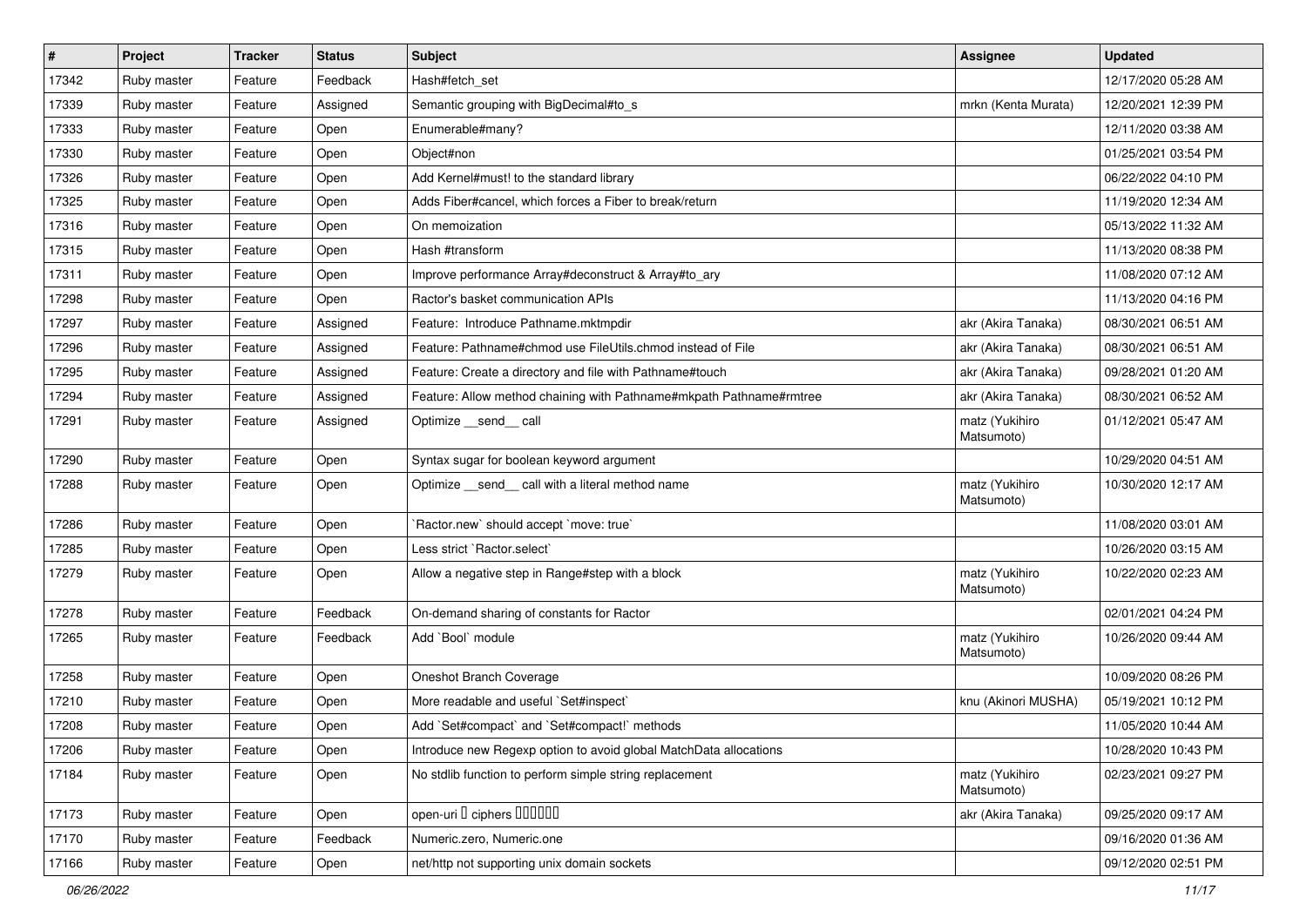| $\sharp$ | <b>Project</b> | <b>Tracker</b> | <b>Status</b> | Subject                                                                                     | Assignee                     | <b>Updated</b>      |
|----------|----------------|----------------|---------------|---------------------------------------------------------------------------------------------|------------------------------|---------------------|
| 17165    | Ruby master    | Feature        | Open          | Add 'filter' and 'flatten' keywords to 'Enumerable#map'                                     |                              | 09/13/2020 09:41 AM |
| 17163    | Ruby master    | Feature        | Open          | Rename `begin`                                                                              |                              | 09/09/2020 03:04 AM |
| 17156    | Ruby master    | Feature        | Open          | Refinements per directory tree                                                              |                              | 12/07/2020 05:19 AM |
| 17155    | Ruby master    | Feature        | Open          | Add a Diggable mixin                                                                        |                              | 09/05/2020 02:08 PM |
| 17151    | Ruby master    | Feature        | Open          | Support multiple builtin ruby code for implimatation in Ruby & C                            |                              | 09/05/2020 01:41 AM |
| 17148    | Ruby master    | Feature        | Open          | stdbuf(1) support                                                                           |                              | 09/07/2020 04:12 AM |
| 17147    | Ruby master    | Feature        | Feedback      | New method to get frozen strings from String objects                                        |                              | 09/07/2020 01:41 AM |
| 17143    | Ruby master    | Feature        | Open          | Improve support for warning categories                                                      |                              | 11/20/2020 01:05 PM |
| 17140    | Ruby master    | Feature        | Open          | Merge Enumerable#grep(_v) with Enumerable#select/reject                                     |                              | 02/10/2021 07:56 AM |
| 17134    | Ruby master    | Feature        | Open          | Add resolv_timeout to TCPSocket                                                             |                              | 12/10/2020 09:09 AM |
| 17127    | Ruby master    | Feature        | Open          | Some TrueClass methods are faster if implemented in Ruby                                    |                              | 11/05/2020 07:11 AM |
| 17121    | Ruby master    | Feature        | Open          | Remove ENV#index                                                                            |                              | 08/13/2020 09:58 AM |
| 17115    | Ruby master    | Feature        | Open          | Optimize String#casecmp? for ASCII strings                                                  |                              | 08/15/2020 03:48 AM |
| 17111    | Ruby master    | Feature        | Assigned      | Improve performance of Net::HTTPHeader#set_form by 40%                                      | naruse (Yui NARUSE)          | 08/10/2020 05:36 AM |
| 17099    | Ruby master    | Feature        | Open          | Remove boolean argument and warning from Module#attr                                        |                              | 12/18/2020 04:15 AM |
| 17097    | Ruby master    | Feature        | Open          | 'map_min', 'map_max'                                                                        |                              | 01/13/2021 01:24 AM |
| 17056    | Ruby master    | Feature        | Open          | Array#index: Allow specifying the position to start search as in String#index               |                              | 09/25/2020 01:41 PM |
| 17047    | Ruby master    | Feature        | Open          | Support parameters for MAIL FROM and RCPT TO                                                |                              | 12/06/2021 08:16 PM |
| 17040    | Ruby master    | Feature        | Open          | cleanup include/ruby/backward*                                                              |                              | 08/26/2020 07:07 AM |
| 17036    | Ruby master    | Feature        | Open          | Regexp deconstruction keys to allow pattern matching                                        |                              | 07/19/2020 02:45 PM |
| 17016    | Ruby master    | Feature        | Open          | Enumerable#accumulate                                                                       |                              | 04/27/2021 03:14 PM |
| 17006    | Ruby master    | Feature        | Open          | Let `Kernel#Hash` take a block to provide the default value                                 |                              | 07/04/2020 07:51 AM |
| 17004    | Ruby master    | Feature        | Open          | Provide a way for methods to omit their return value                                        |                              | 07/20/2020 05:44 AM |
| 17001    | Ruby master    | Feature        | Open          | [Feature] Dir.scan to yield dirent for efficient and composable recursive directory scaning |                              | 06/30/2020 07:57 PM |
| 16995    | Ruby master    | Feature        | Open          | Sets: <=> should be specialized                                                             |                              | 06/26/2020 08:43 PM |
| 16994    | Ruby master    | Feature        | Feedback      | Sets: shorthand for frozen sets of symbols / strings                                        |                              | 09/25/2020 08:15 PM |
| 16993    | Ruby master    | Feature        | Open          | Sets: from hash keys using Hash#key_set                                                     |                              | 06/27/2020 05:44 AM |
| 16992    | Ruby master    | Feature        | Open          | Sets: officially ordered                                                                    | matz (Yukihiro<br>Matsumoto) | 09/03/2020 02:08 PM |
| 16991    | Ruby master    | Feature        | Open          | Sets: add Set#join                                                                          |                              | 06/26/2020 08:29 PM |
| 16990    | Ruby master    | Feature        | Open          | Sets: operators compatibility with Array                                                    |                              | 02/22/2021 11:37 PM |
| 16989    | Ruby master    | Feature        | Open          | Sets: need $\Psi$ <sup>[]</sup>                                                             | knu (Akinori MUSHA)          | 02/18/2022 02:57 AM |
| 16987    | Ruby master    | Feature        | Open          | Enumerator::Lazy vs Array methods                                                           |                              | 07/15/2020 04:56 PM |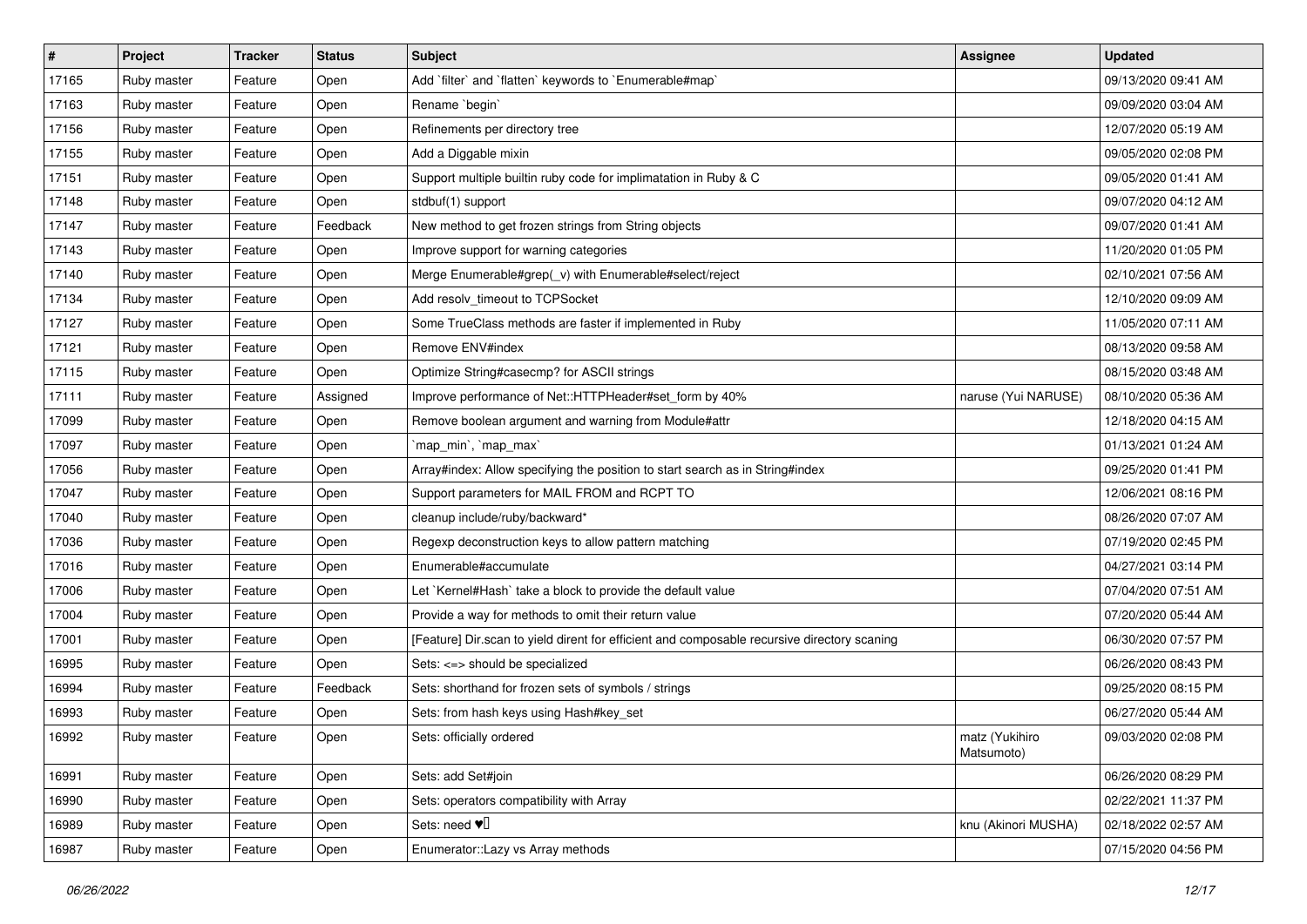| $\pmb{\#}$ | Project     | <b>Tracker</b> | <b>Status</b> | Subject                                                                                                                        | Assignee                     | <b>Updated</b>      |
|------------|-------------|----------------|---------------|--------------------------------------------------------------------------------------------------------------------------------|------------------------------|---------------------|
| 16986      | Ruby master | Feature        | Open          | Anonymous Struct literal                                                                                                       | matz (Yukihiro<br>Matsumoto) | 01/15/2022 04:57 PM |
| 16985      | Ruby master | Feature        | Open          | Improve `pp` for `Hash` and `String`                                                                                           | akr (Akira Tanaka)           | 06/26/2020 09:51 AM |
| 16978      | Ruby master | Feature        | Open          | Ruby should not use realpath for FILE                                                                                          | nobu (Nobuyoshi<br>Nakada)   | 04/01/2022 11:30 AM |
| 16971      | Ruby master | Feature        | Open          | weak_ref&.some_method should behave like object&.some_method                                                                   |                              | 06/19/2020 03:17 PM |
| 16968      | Ruby master | Feature        | Open          | Remove `\$IGNORECASE` from English.rb                                                                                          |                              | 06/18/2020 04:34 AM |
| 16963      | Ruby master | Feature        | Assigned      | Remove English.rb from Ruby 2.8/3.0                                                                                            | hsbt (Hiroshi SHIBATA)       | 06/19/2020 09:48 AM |
| 16962      | Ruby master | Feature        | Feedback      | Make IO.for_fd autoclose option default to false                                                                               |                              | 06/17/2021 06:54 AM |
| 16960      | Ruby master | Feature        | Open          | Feedback regarding => in 'As' Pattern Matching                                                                                 |                              | 06/13/2020 12:32 AM |
| 16952      | Ruby master | Feature        | Open          | Kernel.exec gives an incorrect error message when passed a script with a non-existing shebang                                  |                              | 06/11/2020 08:40 PM |
| 16946      | Ruby master | Feature        | Open          | Add an `intersperse` method                                                                                                    |                              | 06/11/2020 01:47 AM |
| 16937      | Ruby master | Feature        | Assigned      | Add DNS over HTTP to Resolv                                                                                                    | akr (Akira Tanaka)           | 12/10/2020 09:15 AM |
| 16929      | Ruby master | Feature        | Open          | Add GC.start(compact: true)                                                                                                    |                              | 06/01/2020 03:42 PM |
| 16928      | Ruby master | Feature        | Open          | Array#include_all? & Array#include_any?                                                                                        |                              | 06/01/2020 09:27 PM |
| 16924      | Ruby master | Feature        | Open          | instance_eval equivalent for RubyVM::InstructionSequence                                                                       |                              | 05/30/2020 03:49 PM |
| 16913      | Ruby master | Feature        | Open          | Add `ARGF#each_io`                                                                                                             |                              | 05/25/2020 11:33 PM |
| 16899      | Ruby master | Feature        | Open          | Add method `Array#both_end`                                                                                                    |                              | 05/18/2020 01:44 AM |
| 16898      | Ruby master | Feature        | Open          | Modify the syntax of -> lambda expressions in ruby3                                                                            |                              | 05/19/2020 02:02 AM |
| 16897      | Ruby master | Feature        | Open          | General purpose memoizer in Ruby 3 with Ruby 2 performance                                                                     |                              | 06/26/2020 03:51 PM |
| 16894      | Ruby master | Feature        | Open          | Integer division for Ruby 3                                                                                                    | matz (Yukihiro<br>Matsumoto) | 05/18/2020 03:41 PM |
| 16851      | Ruby master | Feature        | Feedback      | Ruby hashing algorithm could be improved using Tabulation Hashing                                                              |                              | 10/22/2020 09:18 AM |
| 16848      | Ruby master | Feature        | Feedback      | Allow callables in \$LOAD_PATH                                                                                                 |                              | 06/26/2020 02:15 PM |
| 16838      | Ruby master | Feature        | Open          | Enumerator::ArithmeticSequence missing allocator for #clone and #dup                                                           |                              | 05/18/2020 10:44 PM |
| 16833      | Ruby master | Feature        | Open          | Add Enumerator#empty?                                                                                                          |                              | 05/06/2020 07:55 PM |
| 16818      | Ruby master | Feature        | Open          | Rename `Range#%` to `Range#/`                                                                                                  |                              | 05/07/2020 08:49 AM |
| 16817      | Ruby master | Feature        | Open          | attr_predicate or attr_query or attr_something for ? methods                                                                   |                              | 12/23/2021 11:44 PM |
| 16816      | Ruby master | Feature        | Open          | Prematurely terminated Enumerator should stay terminated                                                                       |                              | 04/09/2021 09:24 PM |
| 16795      | Ruby master | Feature        | Open          | build ruby.exe on Windows against ruby-static.lib omitting x64-vcruntime-ruby.dll (no<br>'--enable-shared' option for Windows) |                              | 04/17/2020 01:22 PM |
| 16794      | Ruby master | Feature        | Open          | <b>Rightward operators</b>                                                                                                     |                              | 09/10/2020 09:34 PM |
| 16791      | Ruby master | Feature        | Open          | Shortcut for Process::Status.exitstatus                                                                                        |                              | 05/19/2020 03:16 AM |
| 16790      | Ruby master | Feature        | Open          | string format and refinements                                                                                                  |                              | 04/16/2020 03:06 AM |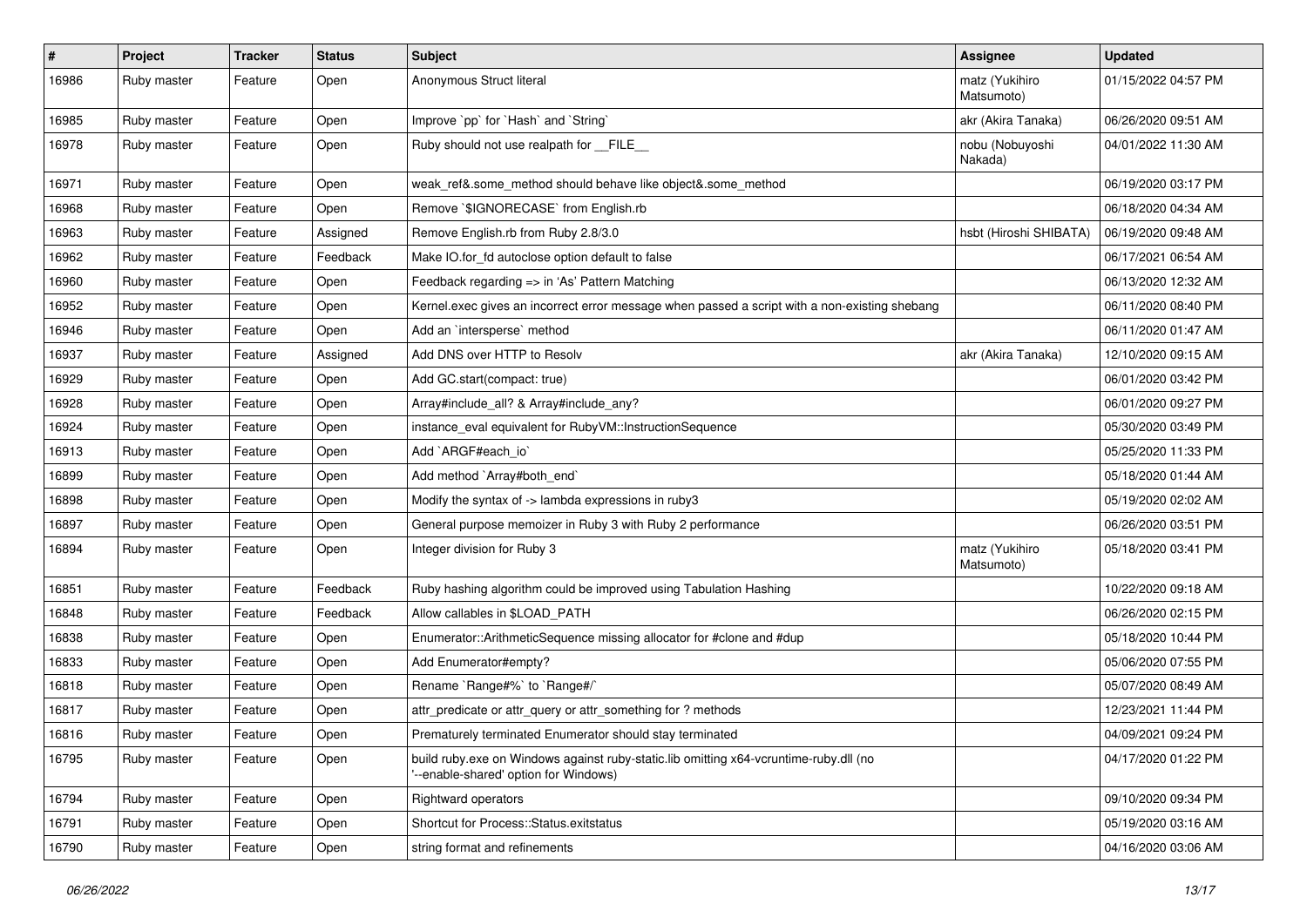| $\sharp$ | <b>Project</b> | <b>Tracker</b> | <b>Status</b> | Subject                                                                                                       | <b>Assignee</b>     | <b>Updated</b>      |
|----------|----------------|----------------|---------------|---------------------------------------------------------------------------------------------------------------|---------------------|---------------------|
| 16781    | Ruby master    | Feature        | Open          | alias :fold :reduce                                                                                           |                     | 05/16/2020 08:28 AM |
| 16773    | Ruby master    | Feature        | Open          | Reduce allocations in net/http                                                                                |                     | 04/10/2020 11:36 AM |
| 16761    | Ruby master    | Feature        | Open          | Add an API to move the entire heap, as to make testing GC.compact compatibility easier                        |                     | 05/07/2020 04:03 PM |
| 16757    | Ruby master    | Feature        | Open          | Add intersection to Range                                                                                     |                     | 01/22/2022 07:26 AM |
| 16755    | Ruby master    | Feature        | Open          | warning: `if' at the end of line without an expression                                                        |                     | 04/03/2020 11:28 PM |
| 16752    | Ruby master    | Feature        | Open          | :private param for const_set                                                                                  |                     | 04/03/2020 12:35 AM |
| 16745    | Ruby master    | Feature        | Open          | Improving Date and DateTime comparison                                                                        |                     | 03/31/2020 10:32 PM |
| 16742    | Ruby master    | Feature        | Open          | RbConfig.windows? and RbConfig.host_os                                                                        |                     | 04/11/2020 02:00 PM |
| 16741    | Ruby master    | Feature        | Open          | Implement Shellwords.shellescape correctly for Windows                                                        |                     | 03/29/2020 07:54 AM |
| 16739    | Ruby master    | Feature        | Open          | Allow Hash#keys and Hash#values to accept a block for filtering output                                        |                     | 07/10/2020 04:09 PM |
| 16703    | Ruby master    | Feature        | Open          | Namespace parameter for `Module#name`                                                                         |                     | 03/24/2020 10:08 AM |
| 16699    | Ruby master    | Feature        | Feedback      | Silence/ignore particular warnings from some parts of the code (in a .rb file)                                |                     | 03/20/2020 09:24 PM |
| 16688    | Ruby master    | Feature        | Open          | Allow #to_path object as argument to system()                                                                 |                     | 04/13/2020 05:37 PM |
| 16684    | Ruby master    | Feature        | Open          | Use the word "to" instead of "from" in backtrace                                                              |                     | 04/10/2020 07:58 AM |
| 16673    | Ruby master    | Feature        | Open          | total timeout for Net::HTTP                                                                                   |                     | 03/07/2020 06:25 AM |
| 16667    | Ruby master    | Feature        | Open          | Allow parameters to Symbol#to_proc and Method#to_proc                                                         |                     | 03/03/2020 03:40 PM |
| 16666    | Ruby master    | Feature        | Open          | 'string' - 'str' as a shortcut for 'string'.gsub('str', ")?                                                   |                     | 03/01/2020 08:38 PM |
| 16665    | Ruby master    | Feature        | Open          | Add an Array#except_index method                                                                              |                     | 03/15/2020 03:37 PM |
| 16657    | Ruby master    | Feature        | Open          | Don't ship bundled gems as .gem files as well as in expanded form                                             |                     | 02/27/2020 06:50 AM |
| 16648    | Ruby master    | Feature        | Open          | improve GC performance by 5% with builtin_prefetch                                                            |                     | 02/29/2020 06:27 PM |
| 16638    | Ruby master    | Feature        | Open          | Structured Data for Syslog                                                                                    |                     | 02/17/2020 07:06 PM |
| 16637    | Ruby master    | Feature        | Open          | Time#to_s and Date#to_s accept strftime format string                                                         |                     | 02/17/2020 09:46 PM |
| 16621    | Ruby master    | Feature        | Open          | Second block parameter of Pathname#glob to be relative path from self                                         |                     | 02/12/2020 11:27 PM |
| 16615    | Ruby master    | Feature        | Open          | Group style access scope for macros                                                                           |                     | 03/09/2020 02:39 PM |
| 16601    | Ruby master    | Feature        | Open          | Let `nil.to_a` and `nil.to_h` return a fixed instance                                                         |                     | 02/01/2020 10:12 AM |
| 16600    | Ruby master    | Feature        | Open          | Optimized opcodes for frozen arrays and hashes literals                                                       |                     | 01/30/2020 09:51 AM |
| 16597    | Ruby master    | Feature        | Open          | missing poll()                                                                                                |                     | 06/09/2022 09:14 AM |
| 16563    | Ruby master    | Feature        | Open          | et rb_mod_const_at and rb_const_list use an ID table instead for inherited VS private constant<br>segregation |                     | 01/26/2020 04:38 PM |
| 16562    | Ruby master    | Feature        | Open          | Expose rb_io_set_encoding_internal to reduce function calls on loading source files                           |                     | 01/27/2020 06:05 AM |
| 16559    | Ruby master    | Feature        | Open          | Net::HTTP#request injects "Connection: close" header if #started? is false, wasting HTTP server<br>resources  | naruse (Yui NARUSE) | 05/28/2020 07:37 PM |
| 16557    | Ruby master    | Feature        | Open          | Deduplicate Regexp literals                                                                                   |                     | 02/28/2020 11:44 AM |
| 16517    | Ruby master    | Feature        | Open          | mkmf.rb - changes for Windows?                                                                                |                     | 01/20/2020 06:05 PM |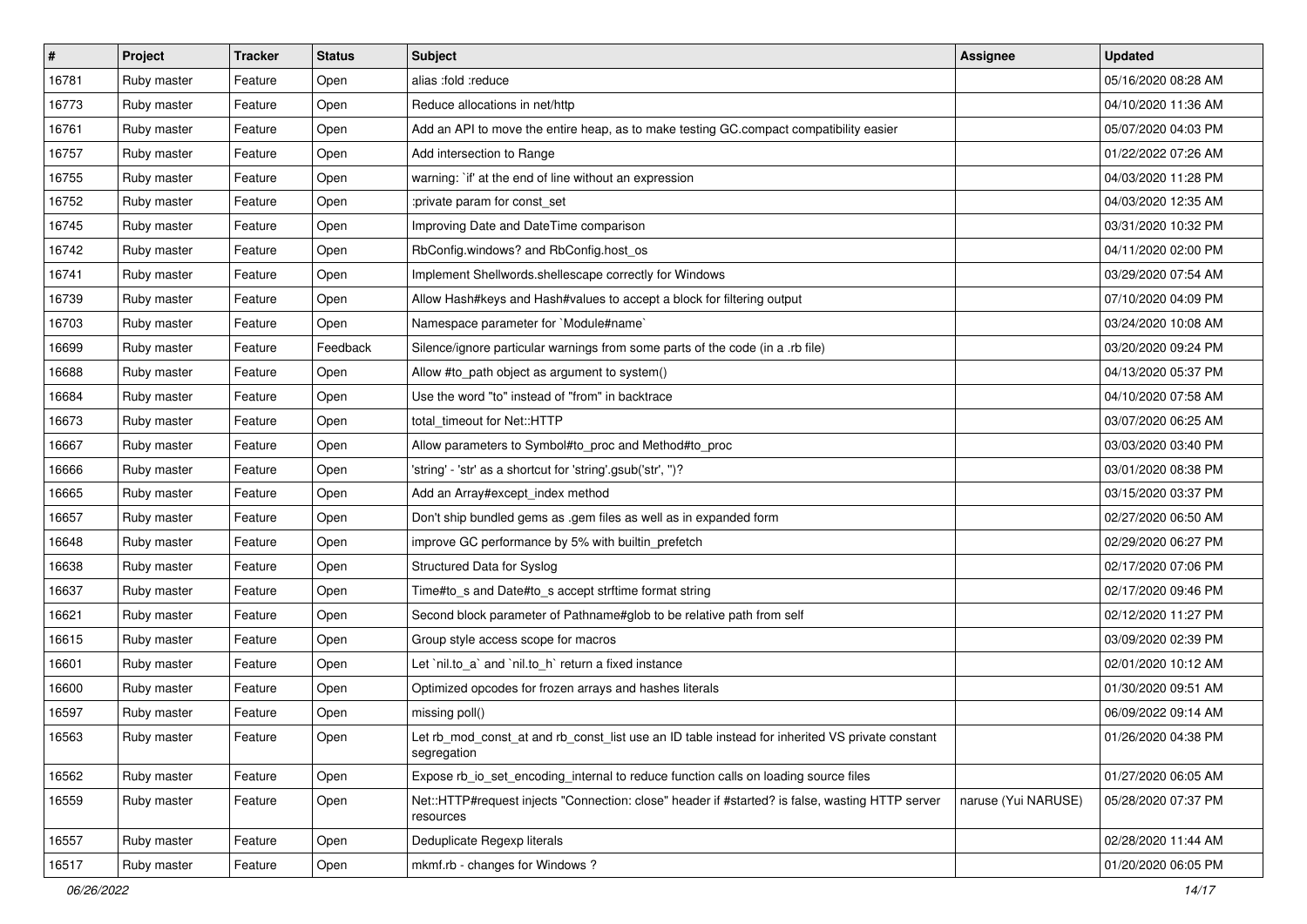| $\sharp$ | <b>Project</b> | <b>Tracker</b> | <b>Status</b> | Subject                                                                                                                                | Assignee                          | <b>Updated</b>      |
|----------|----------------|----------------|---------------|----------------------------------------------------------------------------------------------------------------------------------------|-----------------------------------|---------------------|
| 16511    | Ruby master    | Feature        | Open          | Staged warnings and better compatibility for keyword arguments in 2.7.1                                                                |                                   | 02/25/2020 06:54 PM |
| 16495    | Ruby master    | Feature        | Open          | Inconsistent quotes in error messages                                                                                                  | matz (Yukihiro<br>Matsumoto)      | 06/15/2022 04:21 PM |
| 16489    | Ruby master    | Feature        | Open          | Make rb_warn_deprecated a public API                                                                                                   |                                   | 01/09/2020 01:22 AM |
| 16482    | Ruby master    | Feature        | Open          | net/http should support TLS connection to proxies                                                                                      |                                   | 01/05/2020 05:52 PM |
| 16479    | Ruby master    | Feature        | Open          | Let execution context local storage be backed by an ID table                                                                           |                                   | 01/04/2020 01:41 AM |
| 16478    | Ruby master    | Feature        | Open          | Fold symbol tables for tracking basic operation method redefinition changes into a single ID table                                     |                                   | 01/04/2020 01:42 AM |
| 16476    | Ruby master    | Feature        | Open          | Socket.getaddrinfo cannot be interrupted by Timeout.timeout                                                                            | Glass_saga (Masaki<br>Matsushita) | 06/16/2022 01:08 AM |
| 16471    | Ruby master    | Feature        | Open          | Two feature requests for WeakRef: get original object, callback feature                                                                |                                   | 01/02/2020 03:44 PM |
| 16461    | Ruby master    | Feature        | Assigned      | Proc#using                                                                                                                             | matz (Yukihiro<br>Matsumoto)      | 12/10/2020 09:10 AM |
| 16460    | Ruby master    | Feature        | Open          | External names for keyword parameters in method definitions                                                                            |                                   | 01/02/2020 02:11 AM |
| 16451    | Ruby master    | Feature        | Open          | Special ternary operator for methods ending in `?`                                                                                     |                                   | 12/26/2019 09:03 PM |
| 16431    | Ruby master    | Feature        | Open          | Optionally load did_you_mean (and RubyGems)                                                                                            |                                   | 12/18/2019 07:19 PM |
| 16428    | Ruby master    | Feature        | Feedback      | Add Array#uniq?, Enumerable#uniq?                                                                                                      |                                   | 08/14/2021 06:12 AM |
| 16425    | Ruby master    | Feature        | Open          | Add Thread#dig                                                                                                                         |                                   | 12/17/2019 12:15 AM |
| 16411    | Ruby master    | Feature        | Open          | Safer keyword argument extension                                                                                                       |                                   | 12/10/2019 02:45 AM |
| 16381    | Ruby master    | Feature        | Open          | Accept resolv timeout in Net::HTTP                                                                                                     |                                   | 11/29/2019 04:38 PM |
| 16374    | Ruby master    | Feature        | Open          | Object#nullify to provide scalars with the effect similar to Enumerable#reject                                                         |                                   | 12/08/2019 02:30 AM |
| 16373    | Ruby master    | Feature        | Open          | RDoc for some of the Kernel methods cannot be found in Kernel module                                                                   |                                   | 05/29/2020 09:29 PM |
| 16370    | Ruby master    | Feature        | Open          | Pattern matching with variable assignment (the priority of `in` operator)                                                              |                                   | 11/27/2019 01:55 PM |
| 16356    | Ruby master    | Feature        | Open          | Method#inspect of argument forwarding                                                                                                  |                                   | 11/21/2019 01:54 PM |
| 16352    | Ruby master    | Feature        | Open          | Modify Marshal to dump objects larger than 2 GiB                                                                                       |                                   | 06/10/2020 04:12 AM |
| 16350    | Ruby master    | Feature        | Assigned      | ArithmeticSequence#member? can result in infinite loop                                                                                 | mrkn (Kenta Murata)               | 05/29/2020 10:26 PM |
| 16347    | Ruby master    | Feature        | Open          | InmutableObject                                                                                                                        |                                   | 12/23/2021 11:44 PM |
| 16341    | Ruby master    | Feature        | Open          | Proposal: Set#to_proc and Hash#to_proc                                                                                                 |                                   | 11/12/2019 08:12 PM |
| 16336    | Ruby master    | Feature        | Open          | Allow private constants to be accessed with absolute references                                                                        |                                   | 11/14/2019 06:21 PM |
| 16296    | Ruby master    | Feature        | Open          | Alternative behavior for $\ldots$ in method body if $\ldots$ is not in method definition                                               |                                   | 11/10/2019 10:20 AM |
| 16291    | Ruby master    | Feature        | Open          | Introduce support for resize in rb_ary_freeze and prefer internal use of rb_ary_freeze and<br>rb str freeze for String and Array types | nobu (Nobuyoshi<br>Nakada)        | 12/25/2020 02:43 AM |
| 16287    | Ruby master    | Feature        | Open          | Proposal to add .second and .third in particular to class Array                                                                        |                                   | 10/31/2019 01:47 PM |
| 16282    | Ruby master    | Feature        | Open          | Add "call data" wrapper IMEMO object so inline cache can be updated                                                                    |                                   | 10/29/2019 12:13 AM |
| 16276    | Ruby master    | Feature        | Open          | For consideration: "private doend" / "protected doend"                                                                                 |                                   | 11/19/2019 04:27 AM |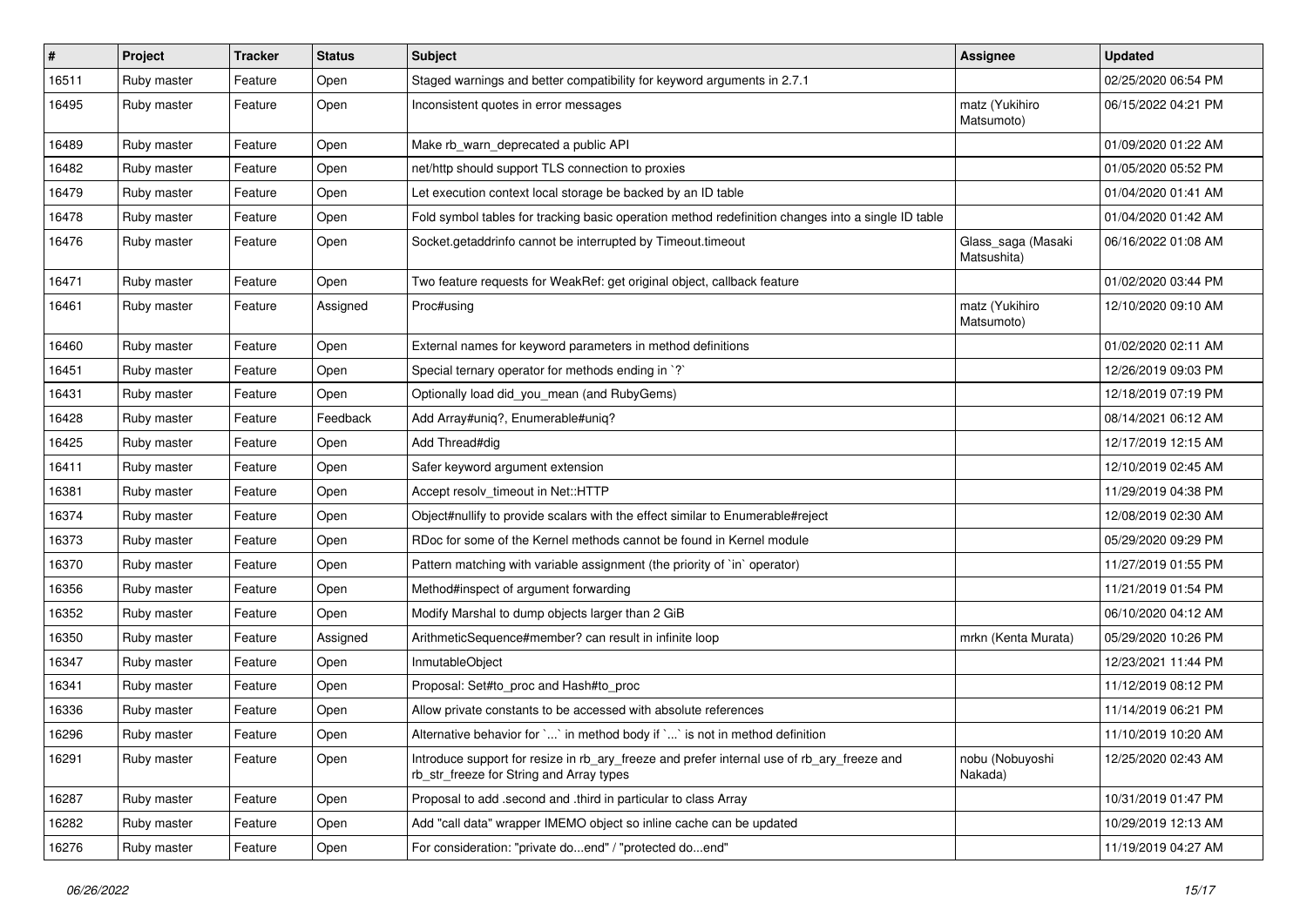| $\vert$ # | Project     | <b>Tracker</b> | <b>Status</b> | <b>Subject</b>                                                                                                          | <b>Assignee</b>        | <b>Updated</b>      |
|-----------|-------------|----------------|---------------|-------------------------------------------------------------------------------------------------------------------------|------------------------|---------------------|
| 16273     | Ruby master | Feature        | Open          | Proposal: Shorthand operator for "#instance_method"                                                                     |                        | 01/14/2020 12:24 PM |
| 16252     | Ruby master | Feature        | Open          | Hash#partition should return hashes                                                                                     |                        | 11/18/2021 03:54 PM |
| 16249     | Ruby master | Feature        | Open          | Dir#empty? and File#empty?                                                                                              |                        | 10/19/2019 12:49 PM |
| 16246     | Ruby master | Feature        | Open          | require with an optional block that is evaluated when requiring fails                                                   |                        | 10/09/2019 11:16 AM |
| 16245     | Ruby master | Feature        | Open          | Add interfaces to count and measure size all IMEMO objects                                                              |                        | 10/17/2019 09:16 PM |
| 16244     | Ruby master | Feature        | Open          | Add a Time#before? and Time#after? method                                                                               |                        | 12/15/2019 12:59 AM |
| 16241     | Ruby master | Feature        | Open          | Shorter syntax for anonymous refinements                                                                                |                        | 11/20/2020 07:22 PM |
| 16231     | Ruby master | Feature        | Open          | Add #location to Net::HTTPResponse                                                                                      |                        | 10/06/2019 11:14 PM |
| 16183     | Ruby master | Feature        | Open          | Hash#with_default                                                                                                       |                        | 09/27/2019 08:35 AM |
| 16153     | Ruby master | Feature        | Open          | eventually_frozen flag to gradually phase-in frozen strings                                                             |                        | 02/10/2020 07:39 PM |
| 16150     | Ruby master | Feature        | Open          | Add a way to request a frozen string from to s                                                                          |                        | 06/03/2022 04:42 PM |
| 16147     | Ruby master | Feature        | Open          | List Comprehensions in Ruby                                                                                             |                        | 06/25/2020 06:23 PM |
| 16146     | Ruby master | Feature        | Open          | Array .difference allow custom comparison                                                                               |                        | 11/11/2019 08:34 PM |
| 16142     | Ruby master | Feature        | Open          | Implement code_range in Proc and Method                                                                                 |                        | 11/28/2019 07:43 AM |
| 16137     | Ruby master | Feature        | Open          | Add === to UnboundMethod                                                                                                |                        | 09/07/2019 11:05 AM |
| 16128     | Ruby master | Feature        | Open          | Would it be possible for ruby to warn about case/when menu options separated by a trailing, but<br>accidental ','?      |                        | 08/26/2019 09:56 AM |
| 16122     | Ruby master | Feature        | Feedback      | Struct::Value: simple immutable value object                                                                            |                        | 02/12/2022 09:54 PM |
| 16118     | Ruby master | Feature        | Open          | Array .difference allow custom comparison                                                                               |                        | 12/23/2021 11:44 PM |
| 16115     | Ruby master | Feature        | Open          | Keyword arguments from method calls or ignore extra hash keys in splat                                                  |                        | 08/23/2019 12:53 AM |
| 16113     | Ruby master | Feature        | Open          | Partial application                                                                                                     |                        | 03/02/2021 02:00 PM |
| 16104     | Ruby master | Feature        | Open          | Introduce merge_if and merge_if!                                                                                        |                        | 08/15/2019 06:54 AM |
| 16102     | Ruby master | Feature        | Open          | `Symbol#call`                                                                                                           |                        | 09/12/2019 09:25 AM |
| 16049     | Ruby master | Feature        | Open          | optimization for frozen dynamic string literals "#{exp}" dup and +"#{exp}"                                              |                        | 08/14/2019 04:30 PM |
| 16039     | Ruby master | Feature        | Open          | Array#contains? to check if one array contains another array                                                            |                        | 12/19/2019 06:47 AM |
| 16037     | Ruby master | Feature        | Open          | Allow multiple single/double-splatted variables in `in` pattern matching and introduce<br>non-greedy-splatted variables |                        | 08/04/2019 04:47 AM |
| 16031     | Ruby master | Feature        | Open          | Raise ArgumentError when creating Time objects with invalid day of month, instead of rolling into<br>next month         |                        | 06/20/2020 04:23 AM |
| 16027     | Ruby master | Feature        | Assigned      | Update Ruby's dtrace / USDT API to match what is exposed via the TracePoint API                                         | ko1 (Koichi Sasada)    | 08/03/2019 02:41 AM |
| 16021     | Ruby master | Feature        | Feedback      | floor/ceil/round/truncate should accept a :step argument                                                                |                        | 09/19/2019 03:20 PM |
| 16018     | Ruby master | Feature        | Open          | Add a way to deprecate methods                                                                                          |                        | 09/02/2019 06:24 AM |
| 16017     | Ruby master | Feature        | Feedback      | <b>String and Array Slices</b>                                                                                          |                        | 07/24/2019 07:28 AM |
| 16012     | Ruby master | Feature        | Assigned      | Add a (small) test-install suite?                                                                                       | hsbt (Hiroshi SHIBATA) | 07/30/2019 08:13 AM |